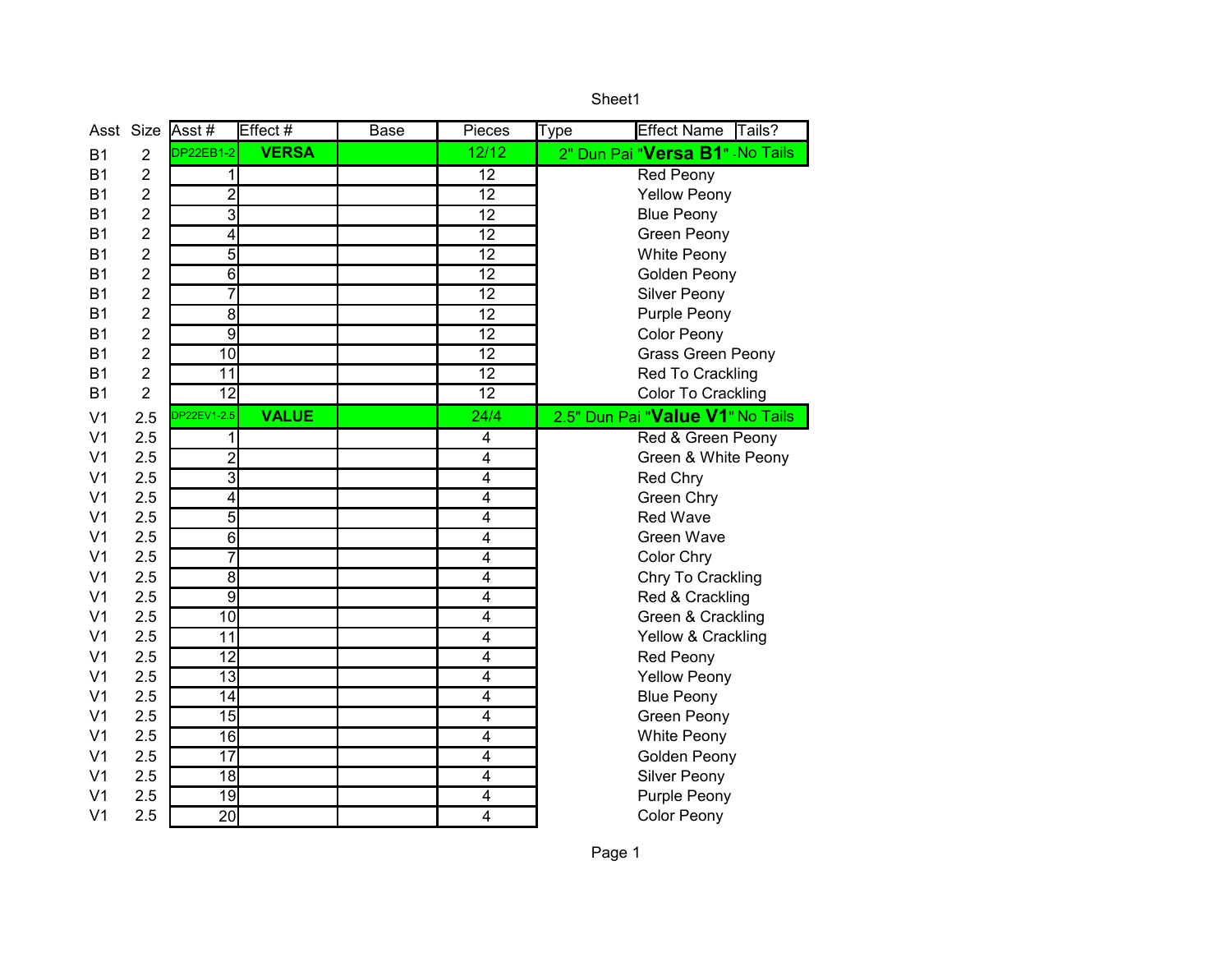| V <sub>1</sub> | 2.5 | 21              |                                |     | 4    |                | <b>Silver Coco</b>                               |
|----------------|-----|-----------------|--------------------------------|-----|------|----------------|--------------------------------------------------|
| V <sub>1</sub> | 2.5 | 22              |                                |     | 4    |                | Red To Crackling                                 |
| V <sub>1</sub> | 2.5 | 23              |                                |     | 4    |                | Color To Crackling                               |
| V1             | 2.5 | $\overline{24}$ |                                |     | 4    |                | Willow to color                                  |
| A1             | 2.5 |                 | <b>DP22EA1-2.5 PRESTIGE A1</b> |     | 24/4 |                | 2.5" Dun Pai "Prestige A1'W/ Tails               |
| A1             | 2.5 |                 | 1 DP22E000-2.5T                | 000 | 4    | Chry           | Brocade Crown Kamuro to varigated                |
| A1             | 2.5 |                 | 2DP22E002-2.5T                 | 002 | 4    | <b>Brocade</b> | Brocade Chry with Crackle pistil                 |
| A1             | 2.5 |                 | 3DP22E009-2.5T                 | 009 | 4    | <b>Brocade</b> | Brocade crown to red strobe w/ red strobe pistil |
| A1             | 2.5 |                 | 4DP22E011-2.5T                 | 011 | 4    | Chry           | Red To Delayed Crackle 菊花银                       |
| A <sub>1</sub> | 2.5 |                 | 5DP22E018-2.5T                 | 018 | 4    | Chry           | Flower wave time rain                            |
| A1             | 2.5 |                 | 6 DP22E028-2.5T                | 028 | 4    | Chry           | Golden palm                                      |
| A1             | 2.5 |                 | 7DP22E030-2.5T                 | 030 | 4    | Chry           | Golden Strobe                                    |
| A1             | 2.5 |                 | 8DP22E039-2.5T                 | 039 | 4    | Chry           | Gold Willow to Varigated                         |
| A1             | 2.5 |                 | 9DP22E064-2.5T                 | 064 | 4    | Chry           | Silver Crackling Palm                            |
| A1             | 2.5 |                 | 10 DP22E070-2.5T               | 070 | 4    | Chry           | Silver crackling willow w/ blue dahlia           |
| A1             | 2.5 |                 | 11 DP22E170-2.5T               | 170 | 4    | <b>Brocade</b> | Super Brocade                                    |
| A1             | 2.5 |                 | 12 DP22E171-2.5T               | 171 | 4    | <b>Brocade</b> | Platinum Orido Nishiki                           |
| A1             | 2.5 |                 | 13 DP22E173-2.5T               | 173 | 4    | <b>Brocade</b> | Gold Orido Nishiki                               |
| A1             | 2.5 |                 | 14 DP22E261-2.5T               | 261 | 4    | Strobe         | <b>Special Green Strobe</b>                      |
| A1             | 2.5 |                 | 15 DP22E356-2.5T               | 356 | 4    | Dahlia         | Color dahlia w/silver flash pistil               |
| A1             | 2.5 |                 | 16 DP22E551-2.5T               | 551 | 4    | Pattern        | Sun Ring (Blue with Brocade)                     |
| A1             | 2.5 |                 | 17 DP22E553-2.5T               | 553 | 4    | Pattern        | Red to Brocade Ring                              |
| A1             | 2.5 |                 | 18 DP22E576-2.5T               | 576 | 4    | Pattern        | Red ring to crackle pitsil                       |
| A1             | 2.5 |                 | 19 DP22E578-2.5T               | 578 | 4    | Pattern        | Sun Ring (Red with Brocade)                      |
| A1             | 2.5 |                 | 20 DP22E620-2.5T               | 620 | 4    | Pattern        | Red Sky Mine                                     |
| A1             | 2.5 |                 | 21 DP22E703-2.5T               | 703 | 4    | Peony          | Blue Peony w/ Coco Palm Pistil                   |
| A1             | 2.5 |                 | 22 DP22E704-2.5T               | 704 | 4    | Peony          | Red Peony w/ Coco Palm Pistil                    |
| A1             | 2.5 |                 | 23 DP22E570-2.5T               | 570 | 4    | Pattern        | Red coconut ring w/silver crackling              |
| A1             | 2.5 |                 | 24 DP22E850-2.5T               | 850 | 4    | Waterfall      | <b>Brocade Waterfall</b>                         |
| B1             | 2.5 | DP22EB1-2.5     | <b>VERSA</b>                   |     | 24/4 |                | 2.5" Dun Pai "Versa B1" No Tails                 |
| B1             | 2.5 |                 | 1DP22E002                      | 002 | 4    | Brocade        | Brocade Chry with Crackle pistil                 |
| B1             | 2.5 |                 | 2DP22E018                      | 018 | 4    | Chry           | Flower wave time rain                            |
| B1             | 2.5 |                 | 3DP22E028                      | 028 | 4    | Chry           | Golden palm                                      |
| B1             | 2.5 |                 | 4 DP22E030                     | 030 | 4    | Chry           | Golden Strobe                                    |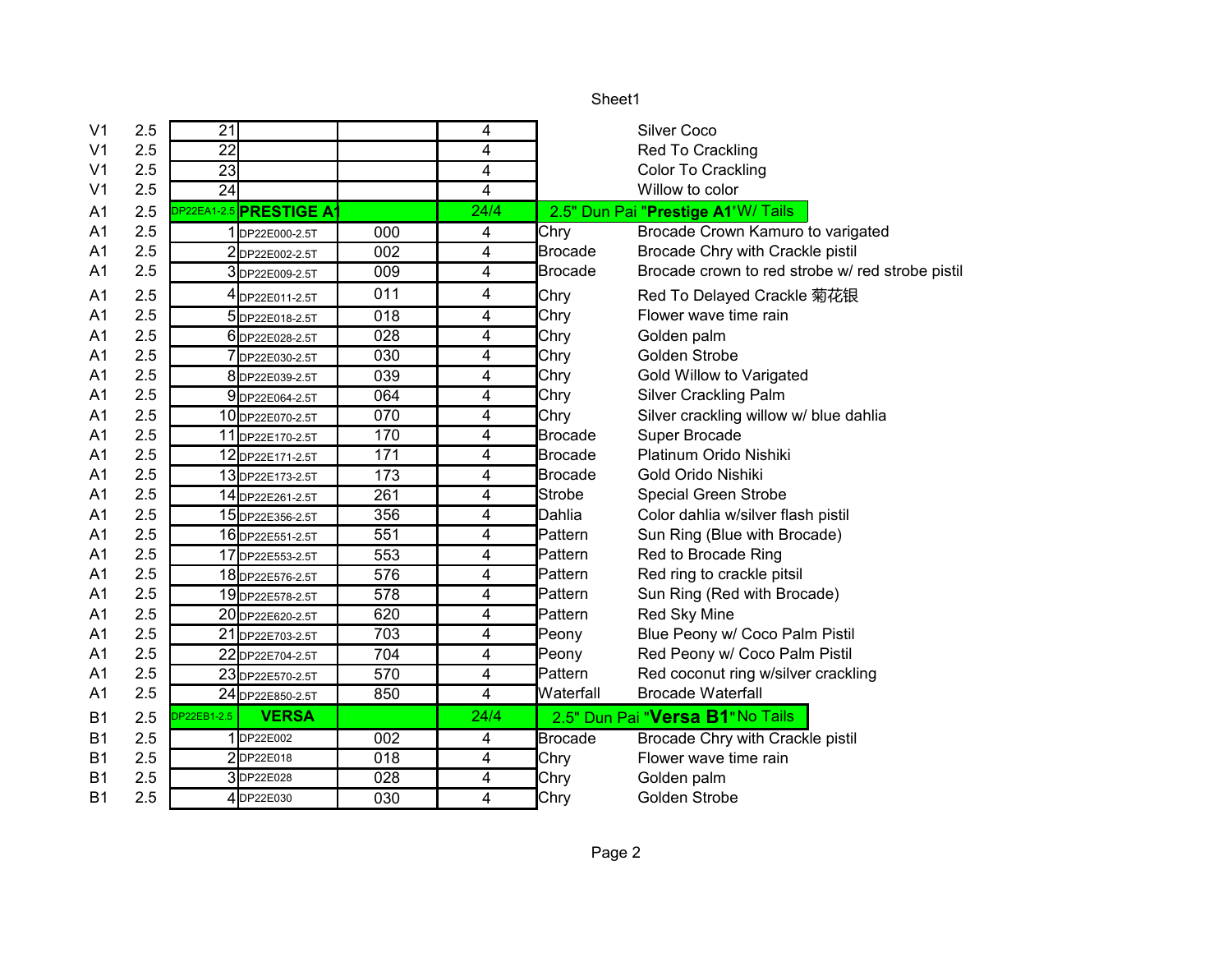| <b>B1</b>      | 2.5 |             | 5DP22E034        | 034 | 4                       | Chry           | Golden strobe w/ blue pistil             |
|----------------|-----|-------------|------------------|-----|-------------------------|----------------|------------------------------------------|
| <b>B1</b>      | 2.5 |             | 6DP22E039        | 039 | 4                       | Chry           | Gold Willow to Varigated                 |
| <b>B1</b>      | 2.5 |             | 7DP22E040        | 040 | 4                       | Chry           | Golden wave w/ crackling                 |
| <b>B1</b>      | 2.5 |             | 8DP22E044        | 044 | 4                       | Chry           | Green wave w/crackling                   |
| <b>B1</b>      | 2.5 |             | 9DP22E056        | 056 | 4                       | Chry           | Red to brocade crown w/silver tail       |
| <b>B1</b>      | 2.5 |             | 10DP22E062       | 062 | 4                       | Chry           | Red wave w/crackling                     |
| <b>B1</b>      | 2.5 |             | 11 DP22E064      | 064 | 4                       | Chry           | <b>Silver Crackling Palm</b>             |
| B1             | 2.5 |             | 12 DP22E096      | 096 | 4                       | Chry           | White strobe willow                      |
| <b>B1</b>      | 2.5 |             | 13DP22E102       | 102 | 4                       | Chry           | White willow                             |
| <b>B1</b>      | 2.5 |             | 14 DP22E250      | 250 | 4                       | <b>Strobe</b>  | White strobe                             |
| <b>B1</b>      | 2.5 |             | 15DP22E257       | 257 | 4                       | <b>Strobe</b>  | White strobe w/crackle core              |
| B1             | 2.5 |             | 16DP22E258       | 258 | 4                       | <b>Strobe</b>  | <b>Gold Willow to Silver Strobe</b>      |
| <b>B1</b>      | 2.5 |             | 17 DP22E352      | 352 | $\overline{\mathbf{4}}$ | Dahlia         | Green Dahlia                             |
| <b>B1</b>      | 2.5 |             | 18DP22E404       | 404 | 4                       |                | Falling LeavesRed & Green Falling Leaves |
| B1             | 2.5 |             | 19DP22E406       | 406 | 4                       |                | <b>Falling LeavesRed Falling Leaves</b>  |
| B1             | 2.5 |             | 20DP22E553       | 553 | 4                       | Pattern        | Ring, Red to Brocade Star                |
| B1             | 2.5 |             | 21 DP22E576      | 576 | 4                       | Pattern        | Red ring to crackle pitsil               |
| B1             | 2.5 |             | 22 DP22E701      | 701 | 4                       | Peony          | RED/WHITE/BLUE PEONY                     |
| <b>B1</b>      | 2.5 |             | 23DP22E703       | 703 | $\overline{4}$          | Peony          | Blue Peony w/ Coco Palm Pistil           |
| <b>B1</b>      | 2.5 |             | 24DP22E704       | 704 | $\overline{4}$          | Peony          | Red Peony w/ Coco Palm Pistil            |
| <b>B3</b>      | 2.5 | DP22EB3-2.5 | <b>PERFECT</b>   |     | 24/4                    |                | 2.5" Dun Pai "W/ Tails                   |
| B <sub>3</sub> | 2.5 |             | DP22E001-2.5T    | 001 | $\overline{4}$          | Salute         | TI Salute w/ tail                        |
| B <sub>3</sub> | 2.5 |             | 2DP22E001-2.5T   | 001 | 4                       | Salute         | TI Salute w/ tail                        |
| B <sub>3</sub> | 2.5 |             | 3DP22E004-2.5T   | 004 | 4                       | <b>Brocade</b> | Brocade crown                            |
| B <sub>3</sub> | 2.5 |             | 4 DP22E016-2.5T  | 016 | 4                       | Chry           | Double silver cracklinng                 |
| B <sub>3</sub> | 2.5 |             | 5 DP22E019-2.5T  | 019 | 4                       | Chry           | Diadem chry                              |
| B <sub>3</sub> | 2.5 |             | 6 DP22E035-2.5T  | 035 | 4                       | Chry           | Golden strobe w/green pistil             |
| B <sub>3</sub> | 2.5 |             | 7 DP22E043-2.5T  | 043 | 4                       | Chry           | <b>Blue to Brocade Crown</b>             |
| B <sub>3</sub> | 2.5 |             | 8 DP22E052-2.5T  | 052 | 4                       | Chry           | Red palm                                 |
| B <sub>3</sub> | 2.5 |             | 9DP22E066-2.5T   | 066 | 4                       | Chry           | Silver crackling w/ red pistil           |
| B <sub>3</sub> | 2.5 |             | 10 DP22E071-2.5T | 071 | 4                       | Chry           | <b>Silver Crackling Willow</b>           |
| B <sub>3</sub> | 2.5 |             | 11 DP22E077-2.5T | 077 | 4                       | Chry           | Sliver wave to blue                      |
| B <sub>3</sub> | 2.5 |             | 12 DP22E095-2.5T | 095 | 4                       | Chry           | Red to crackle                           |
| B <sub>3</sub> | 2.5 |             | 13 DP22E104-2.5T | 104 | 4                       | Chry           | <b>Golden Coconut Tree</b>               |
| B <sub>3</sub> | 2.5 |             | 14 DP22E132-2.5T | 132 | $\overline{4}$          | Chry           | Varigated Chry                           |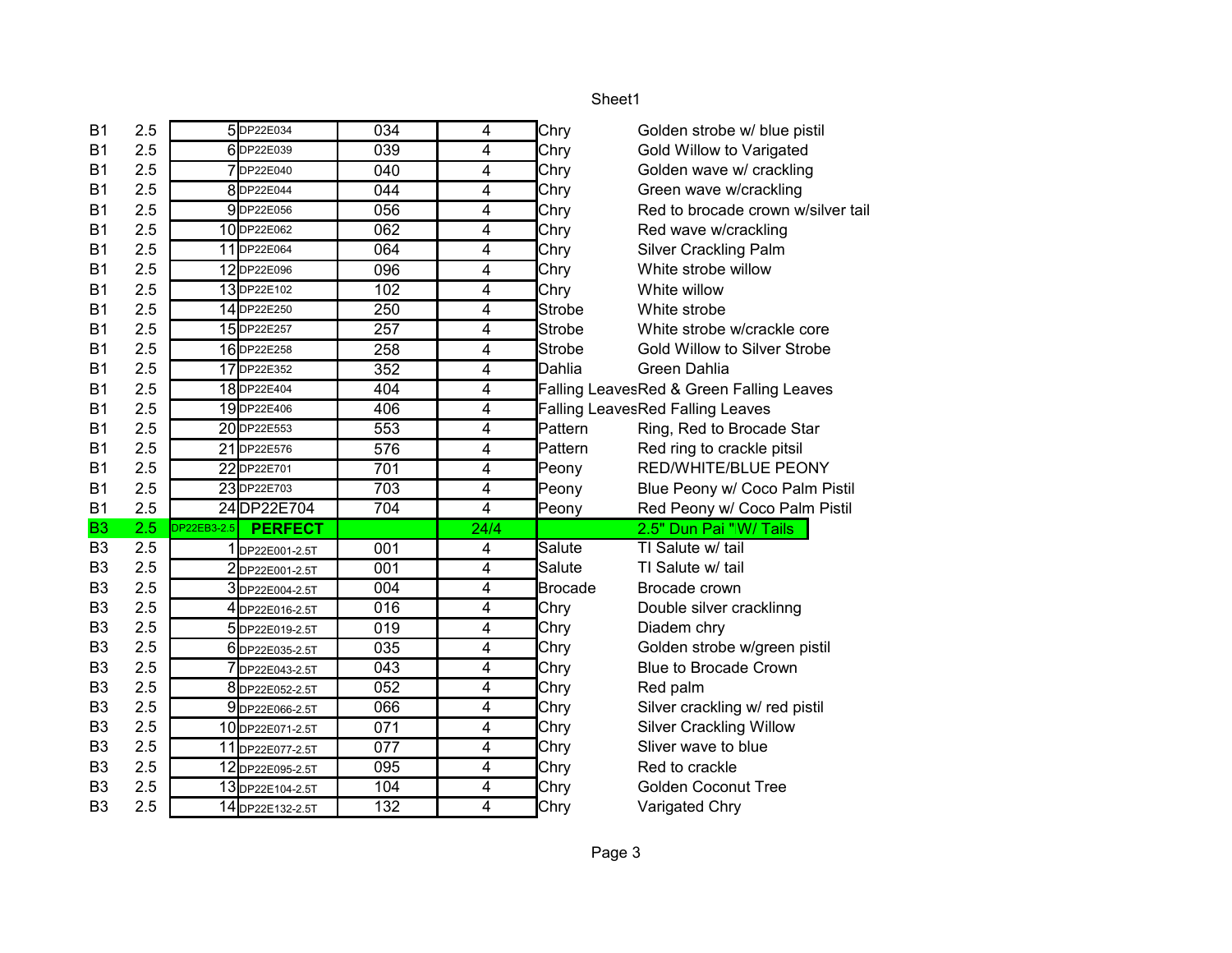| B <sub>3</sub>           | 2.5                     |                  | 15 DP22E138-2.5T | 138 | 4                       | Chry          | Golden Spider w/ varigated pistil        |
|--------------------------|-------------------------|------------------|------------------|-----|-------------------------|---------------|------------------------------------------|
| B <sub>3</sub>           | 2.5                     |                  | 16 DP22E141-2.5T | 141 | 4                       | Chry          | Gold & Silver Chry                       |
| B <sub>3</sub>           | 2.5                     |                  | 17 DP22E143-2.5T | 143 | 4                       | Chry          | Red & Green Chry                         |
| B <sub>3</sub>           | 2.5                     |                  | 18 DP22E146-2.5T | 146 | $\overline{\mathbf{4}}$ | Chry          | Red & Blue Chry                          |
| B <sub>3</sub>           | 2.5                     |                  | 19DP22E194-2.5T  | 194 | 4                       | Willow        | Super Gold Wilow (Very Long Duration)    |
| B <sub>3</sub>           | 2.5                     |                  | 20 DP22E255-2.5T | 255 | $\overline{\mathbf{4}}$ | <b>Strobe</b> | Varigated Strobe                         |
| B <sub>3</sub>           | 2.5                     |                  | 21 DP22E260-2.5T | 260 | 4                       | <b>Strobe</b> | <b>Green Strobe</b>                      |
| B <sub>3</sub>           | 2.5                     |                  | 22 DP22E353-2.5T | 353 | $\overline{\mathbf{4}}$ | Dahlia        | Lemon Dahlia                             |
| B <sub>3</sub>           | 2.5                     |                  | 23 DP22E404-2.5T | 404 | $\overline{4}$          |               | Falling LeavesRed & Green Falling Leaves |
| B <sub>3</sub>           | 2.5                     |                  | 24 DP22E406-2.5T | 406 | 4                       |               | <b>Falling LeavesRed Falling Leaves</b>  |
| B <sub>3</sub>           | 2.5                     |                  | 25 DP22E515-2.5T | 515 | 4                       | Chry          | RED/ WHITE /BLUE WAVE                    |
| B <sub>3</sub>           | 2.5                     |                  | 26 DP22E519-2.5T | 519 | $\overline{4}$          | Chry          | DRAGON EGGS WITH PALM CORE               |
| B <sub>3</sub>           | 2.5                     |                  | 27 DP22E604-2.5T | 604 | 4                       | Pattern       | <b>Red Ring</b>                          |
| B <sub>3</sub>           | 2.5                     |                  | 28 DP22E609-2.5T | 609 | 4                       | Pattern       | Green to Silver Ring                     |
| B <sub>3</sub>           | 2.5                     |                  | 29 DP22E717-2.5T | 717 | 4                       | Peony         | <b>Blue &amp; Yellow Peony</b>           |
| B <sub>3</sub>           | 2.5                     |                  | 30 DP22E720-2.5T | 720 | 4                       | Peony         | Varigated Peony                          |
| V1                       | l3                      | <b>DP22EV1-3</b> | <b>VALUE</b>     |     | 24/3                    |               | 3"Value V1" Ast- 24 Efcts No tails       |
| V1                       | $\overline{3}$          | 1                |                  |     | 3                       |               | Golden Peony                             |
| $\overline{V1}$          | 3                       | $\overline{c}$   |                  |     | 3                       |               | <b>Brocade Crown</b>                     |
| V <sub>1</sub>           | 3                       | 3                |                  |     | 3                       |               | Red Chry                                 |
| $\overline{V1}$          | $\overline{3}$          | 4                |                  |     | $\overline{3}$          |               | Green Chry                               |
| $\overline{V1}$          | $\overline{3}$          | 5                |                  |     | $\overline{3}$          |               | <b>Red Wave</b>                          |
| $\overline{V1}$          | $\overline{3}$          | $\overline{6}$   |                  |     | 3                       |               | <b>Green Wave</b>                        |
| $\overline{V1}$          | $\overline{\mathbf{3}}$ | $\overline{7}$   |                  |     | 3                       |               | Color Chry                               |
| $\overline{V1}$          | $\overline{3}$          | 8                |                  |     | 3                       |               | Chry To Crackling                        |
| $\overline{V1}$          | $\overline{3}$          | $\overline{9}$   |                  |     | 3                       |               | Red & Crackling                          |
| V1                       | 3                       | 10               |                  |     | 3                       |               | Green & Crackling                        |
| V <sub>1</sub>           | 3                       | 11               |                  |     | 3                       |               | Yellow & Crackling                       |
| V <sub>1</sub>           | 3                       | $\overline{12}$  |                  |     | 3                       |               | Red Peony                                |
| $\overline{\text{V1}}$   | 3                       | $\overline{13}$  |                  |     | 3                       |               | <b>Yellow Peony</b>                      |
| $\overline{\text{V1}}$   | 3                       | 14               |                  |     | 3                       |               | <b>Blue Peony</b>                        |
| $\overline{V1}$          | 3                       | 15               |                  |     | $\overline{3}$          |               | <b>Green Peony</b>                       |
| $\overline{\mathsf{V1}}$ |                         |                  |                  |     |                         |               |                                          |
|                          | $\overline{3}$          | 16               |                  |     | 3                       |               | White Peony                              |
| $\overline{V1}$          | $\overline{3}$          | $\overline{17}$  |                  |     | 3                       |               | Golden Peony                             |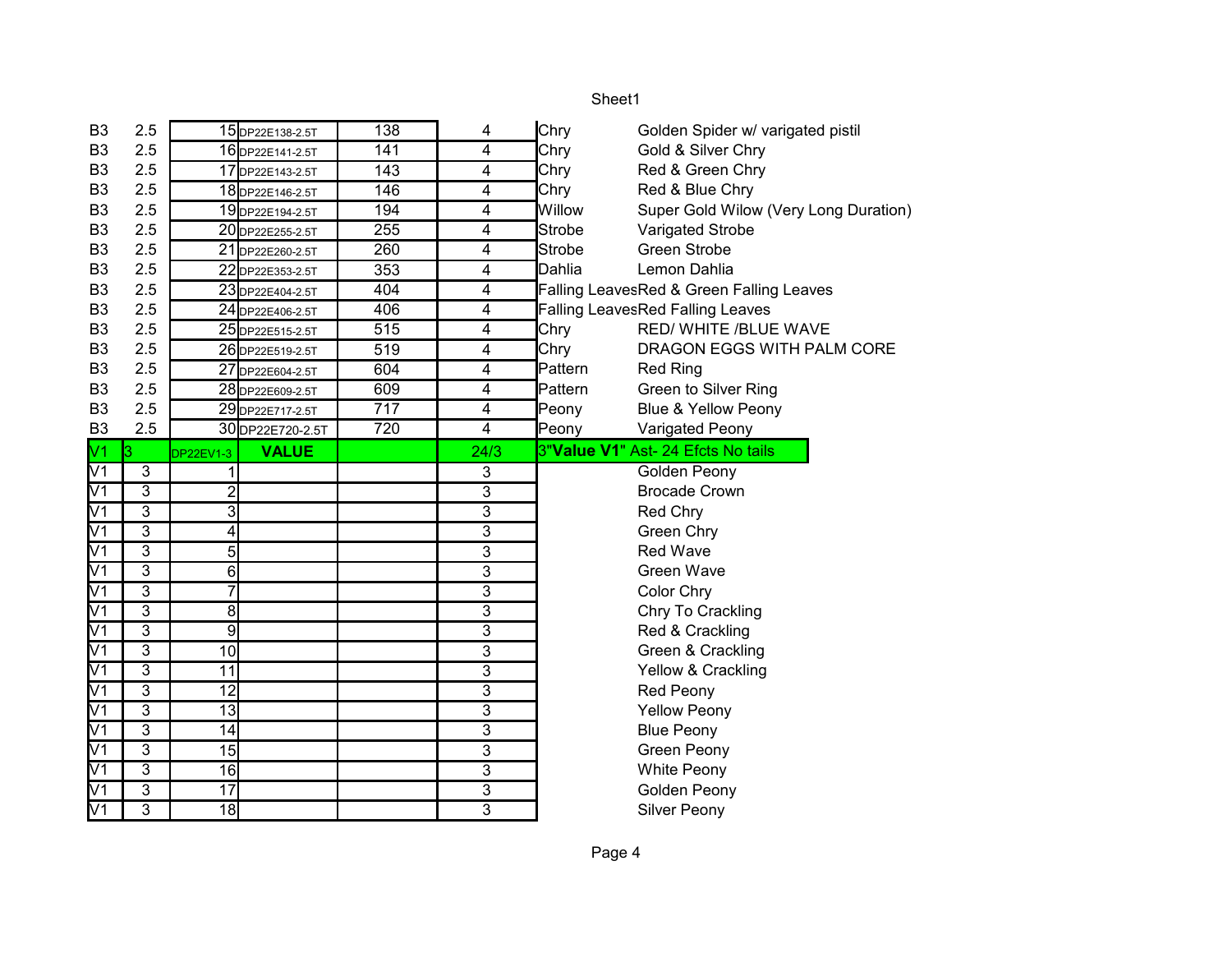|                          |                |                 |                             |                  |                | Sheet1         |                                                    |
|--------------------------|----------------|-----------------|-----------------------------|------------------|----------------|----------------|----------------------------------------------------|
| V1                       | 3              | 19              |                             |                  | 3              |                | <b>Purple Peony</b>                                |
| $\overline{\mathsf{V1}}$ | $\overline{3}$ | $\overline{20}$ |                             |                  | $\overline{3}$ |                | <b>Color Peony</b>                                 |
| V <sub>1</sub>           | 3              | $\overline{21}$ |                             |                  | 3              |                | <b>Silver Coco</b>                                 |
| V <sub>1</sub>           | $\overline{3}$ | $\overline{22}$ |                             |                  | $\overline{3}$ |                | Red To Crackling                                   |
| V1                       | $\overline{3}$ | 23              |                             |                  | $\overline{3}$ |                | Color To Crackling                                 |
| V <sub>1</sub>           | $\overline{3}$ | 24              |                             |                  | $\overline{3}$ |                | Willow to color                                    |
|                          |                |                 | DP22EA1-3 <b>PRESTIGE A</b> |                  | 36/2           |                | 3"Prestige A1"36 Effects W/T                       |
| A1                       | 3              |                 | 1 DP22E000-3T               | 000              | $\overline{2}$ | Chry           | Brocade Crown Kamuro to varigated                  |
| A1                       | 3              |                 | 2DP22E002-3T                | 002              | $\overline{2}$ | Chry           | Brocade Chry with Crackle pistil                   |
| A1                       | 3              |                 | 3 DP22E016-3T               | $\overline{016}$ | $\overline{2}$ | Chry           | Double silver cracklinng                           |
| A <sub>1</sub>           | 3              |                 | 4 DP22E018-3T               | 018              | $\mathbf 2$    | Chry           | Flower wave time rain                              |
| A <sub>1</sub>           | 3              |                 | 5 DP22E023-3T               | 023              | $\overline{2}$ | Chry           | Glod Glitter Chry w/ crackling pistil              |
| A1                       | 3              |                 | 6 DP22E028-3T               | 028              | $\mathbf 2$    | Chry           | Golden palm                                        |
| A1                       | 3              |                 | 7DP22E030-3T                | 030              | $\mathbf 2$    | Chry           | <b>Golden Strobe</b>                               |
| A1                       | 3              |                 | 8 DP22E037-3T               | 037              | $\overline{2}$ | Chry           | Golden strobe willow w/ red dahlia                 |
| A1                       | 3              |                 | 9 DP22E039-3T               | 039              | $\overline{2}$ | Chry           | Gold Willow to Varigated                           |
| A1                       | 3              |                 | 10 DP22E060-3T              | 060              | $\overline{2}$ | Chry           | Red wave to Crackle with Blue Pistil               |
| A1                       | 3              |                 | 11 DP22E064-3T              | 064              | $\overline{2}$ | Chry           | <b>Silver Crackling Palm</b>                       |
| A1                       | 3              |                 | 12 DP22E070-3T              | 070              | $\overline{2}$ | Chry           | Silver crackling willow w/ blue dahlia             |
| A1                       | 3              |                 | 13 DP22E100-3T              | 100              | 2              | Chry           | White strobe willow w/ red strobe pistil           |
| A1                       | 3              |                 | 14 DP22E171-3T              | 171              | $\overline{2}$ | <b>Brocade</b> | Platinum Orido Nishiki                             |
| A <sub>1</sub>           | 3              |                 | 15 DP22E173-3T              | 173              | $\overline{2}$ | Brocade        | Gold Orido Nishiki                                 |
| A <sub>1</sub>           | 3              |                 | 16 DP22E250-3T              | 250              | $\overline{2}$ | Strobe         | White strobe                                       |
| A1                       | 3              |                 | 17 DP22E255-3T              | 255              | $\overline{2}$ | Strobe         | Varigated Strobe                                   |
| A1                       | 3              |                 | 18 DP22E258-3T              | 258              | $\overline{2}$ | Strobe         | Gold Willow to Silver Strobe                       |
| A1                       | 3              |                 | 19 DP22E352-3T              | 352              | $\overline{2}$ | Dahlia         | Green Dahlia                                       |
| A1                       | 3              |                 | 20 DP22E353-3T              | 353              | $\overline{2}$ | Dahlia         | Lemon Dahlia                                       |
| A1                       | 3              |                 | 21 DP22E356-3T              | 356              | $\overline{2}$ | Dahlia         | Color dahlia w/silver flash pistil                 |
| A1                       | 3              |                 | 22 DP22E552-3T              | 552              | $\overline{2}$ | Pattern        | Green ring to crackle star w/red pistil            |
| A1                       | 3              |                 | 23 DP22E554-3T              | 554              | $\overline{2}$ | Pattern        | Red ring to Crackle Star w/ delayed crackle pistil |
| A1                       | 3              |                 | 24 DP22E566-3T              | 566              | $\overline{2}$ | Pattern        | Red & green double ring                            |
| A1                       | 3              |                 | 25 DP22E584-3T              | 584              | $\overline{2}$ | Pattern        | Ring - Three ring (red / green / blue)             |
| A1                       | 3              |                 | 26 DP22E570-3T              |                  | $\overline{2}$ | Pattern        | Red coconut ring w/silver crackling                |
| A <sub>1</sub>           | 3              |                 | 27 DP22E595-3T              | 595              | $\overline{2}$ | Pattern        | Varigated Ring w/white strobe pistil               |
| A <sub>1</sub>           | 3              |                 | 28 DP22E621-3T              | 621              | $\overline{2}$ | <b>Pattern</b> | Brocade to White Strobe Sky Mine                   |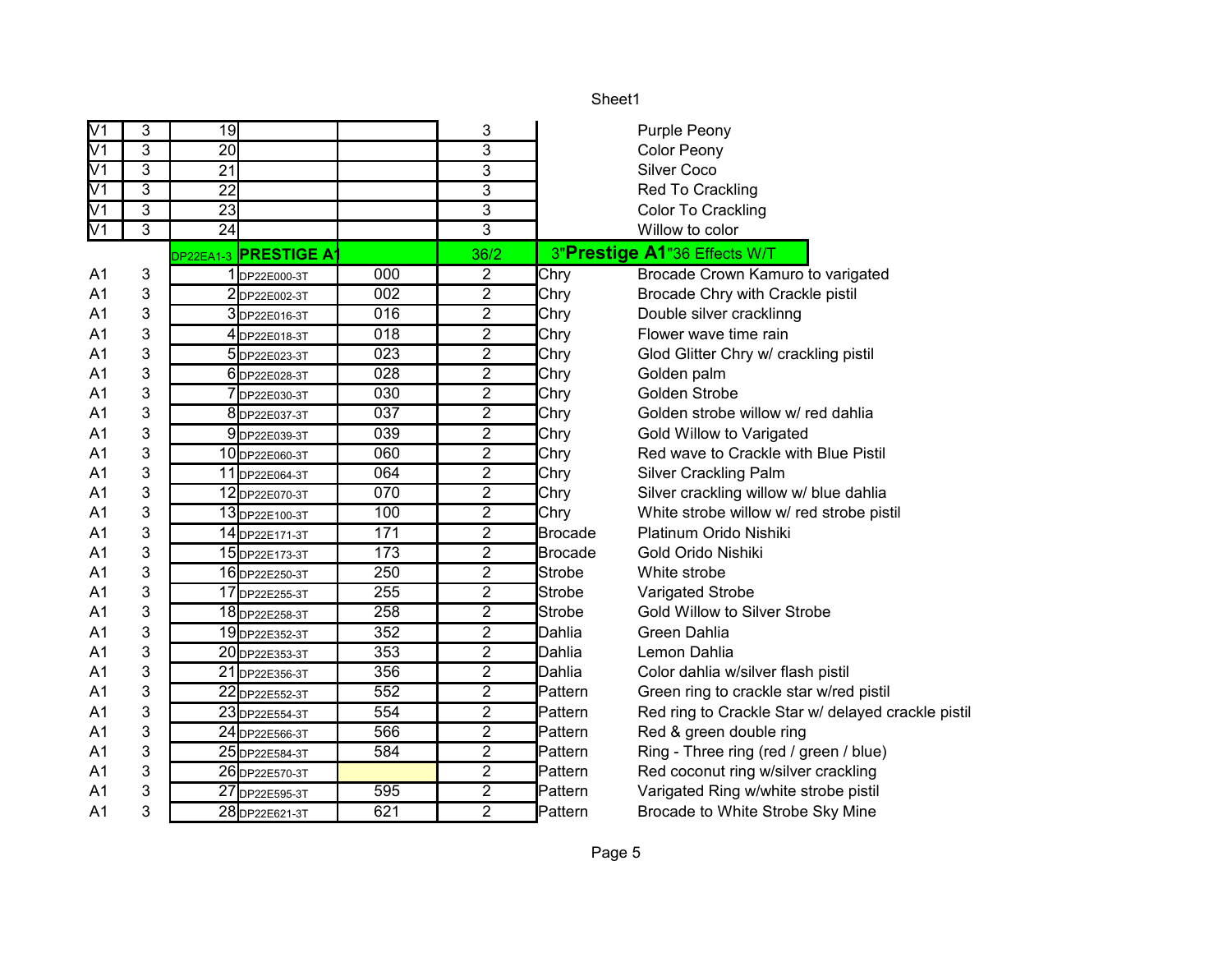| A1             | 3 | 29 DP22E624-3T        | 624 | $\overline{2}$ | Pattern        | Brocade Flower Crown Bowtie w/ Red Ring                   |
|----------------|---|-----------------------|-----|----------------|----------------|-----------------------------------------------------------|
| A <sub>1</sub> | 3 | 30 DP22E703-3T        | 703 | $\overline{2}$ | Peony          | Blue Peony w/ Coco Palm Pistil                            |
| A <sub>1</sub> | 3 | 31 DP22E704-3T        | 704 | $\overline{2}$ | Peony          | Red Peony w/ Coco Palm Pistil                             |
| A <sub>1</sub> | 3 | 32 DP22E706-3T        | 706 | $\overline{2}$ | Peony          | Blue to silver crackling w/red to silver crackling pistil |
| A <sub>1</sub> | 3 | 33 DP22E720-3T        | 720 | $\overline{2}$ | Peony          | Varigated Peony                                           |
| A <sub>1</sub> | 3 | 34 DP22E730-3T        | 730 | $\overline{2}$ | Pastel         | Lemon Peony                                               |
| A <sub>1</sub> | 3 | 35 DP22E731-3T        | 731 | $\overline{2}$ | Pastel         | Aqua Peony                                                |
| A <sub>1</sub> | 3 | 36 DP22E850-3T        | 850 | $\overline{2}$ | Waterfall      | <b>Brocade Waterfall</b>                                  |
| A2             | 3 | DP22EA2-3 PRESTIGE A2 |     | 36/2           |                | 3"Prestige" 36 x 2 Effects No Tails                       |
| A2             | 3 | 1DP22E005             | 005 | 2              | <b>Brocade</b> | Brocade crown to blue w/golden strobe pistil              |
| A2             | 3 | 2DP22E009             | 009 | $\overline{2}$ | <b>Brocade</b> | Brocade crown to red strobe w/ red strobe pistil          |
| A2             | 3 | 3DP22E013             | 013 | $\overline{2}$ | Chry           | Diadem Chrys to varigated strobe                          |
| A2             | 3 | 4 DP22E016            | 016 | $\overline{2}$ | Chry           | Double silver cracklinng                                  |
| A2             | 3 | 5DP22E151             | 151 | $\overline{2}$ | Chry           | Brocade Crown to green                                    |
| A2             | 3 | 6 DP22E174            | 174 | $\overline{2}$ | <b>Brocade</b> | Platinum Orido Nishiki w/ Green Pistil                    |
| A2             | 3 | 7DP22E181             | 181 | $\overline{2}$ | <b>Brocade</b> | God of Wealth Brocade w/ Red Strobe Pistil                |
| A2             | 3 | 8DP22E182             | 182 | $\overline{2}$ | <b>Brocade</b> | God of Wealth Brocade w/ Green Strobe Pistil              |
| A2             | 3 | 9DP22E256             | 256 | 2              | <b>Strobe</b>  | Lemon Strobe                                              |
| A2             | 3 | 10DP22E253            | 259 | $\overline{2}$ | Strobe         | <b>Special Red Strobe</b>                                 |
| A2             | 3 | 11 DP22E354           | 354 | $\overline{2}$ | Dahlia         | Purple Dahlia                                             |
| A2             | 3 | 12<br>DP22E510        | 510 | $\overline{2}$ | Chry           | COLOR CHANGE CHRYS. W/ COCONUT CORE                       |
| A2             | 3 | 13<br>DP22E514        | 514 | $\overline{2}$ | Chry           | <b>GREEN STROBE CHRYS</b>                                 |
| A2             | 3 | 14<br>DP22E516        | 516 | $\overline{2}$ | Chry           | <b>GLITTERING SILVER TO RED TO BLUE</b>                   |
| A2             | 3 | 15 DP22E550           | 550 | $\overline{2}$ | Pattern        | Blue chrys. W/brocade crown ring                          |
| A2             | 3 | 16 DP22E554           | 554 | $\overline{2}$ | Pattern        | Red ring to Crackle Star w/ delayed crackle pistil        |
| A2             | 3 | 17 DP22E595           | 595 | $\overline{2}$ | Pattern        | Varigated Ring w/white strobe pistil                      |
| A2             | 3 | 18 DP22E701           | 701 | $\overline{2}$ | Peony          | RED/WHITE/BLUE PEONY                                      |
| A2             | 3 | 19 DP22E705           | 705 | $\overline{2}$ | Peony          | <b>LIME GREEN PEONY</b>                                   |
| A2             | 3 | 20 DP22ET070          | 070 | $\overline{2}$ | Chry           | 3 in. Silver Crackling Willow W/Blue Dahlia               |
| A2             | 3 | 21 DP22E570           | 570 | $\overline{2}$ | Pattern        | Red coconut ring w/silver crackling                       |
| A2             | 3 | 22 DP22E733           | 733 | $\overline{2}$ | Pastel         | Megenta Peony                                             |
| A2             | 3 | 23 DP22E853           | 853 | $\overline{2}$ | Waterfall      | Silver Waterfall                                          |
| A2             | 3 | 24 DP22E854           | 854 | $\overline{2}$ | Waterfall      | God of Wealth Horsetail                                   |
| A2             | 3 | 25DP22E030-3          |     | $\overline{2}$ | Strobe         | 3 in. Golden Strobe                                       |
| A2             | 3 | 26DP22E034-3          |     | $\overline{2}$ | Strobe         | 3 in. Golden Strobe W/ Blue Pistil                        |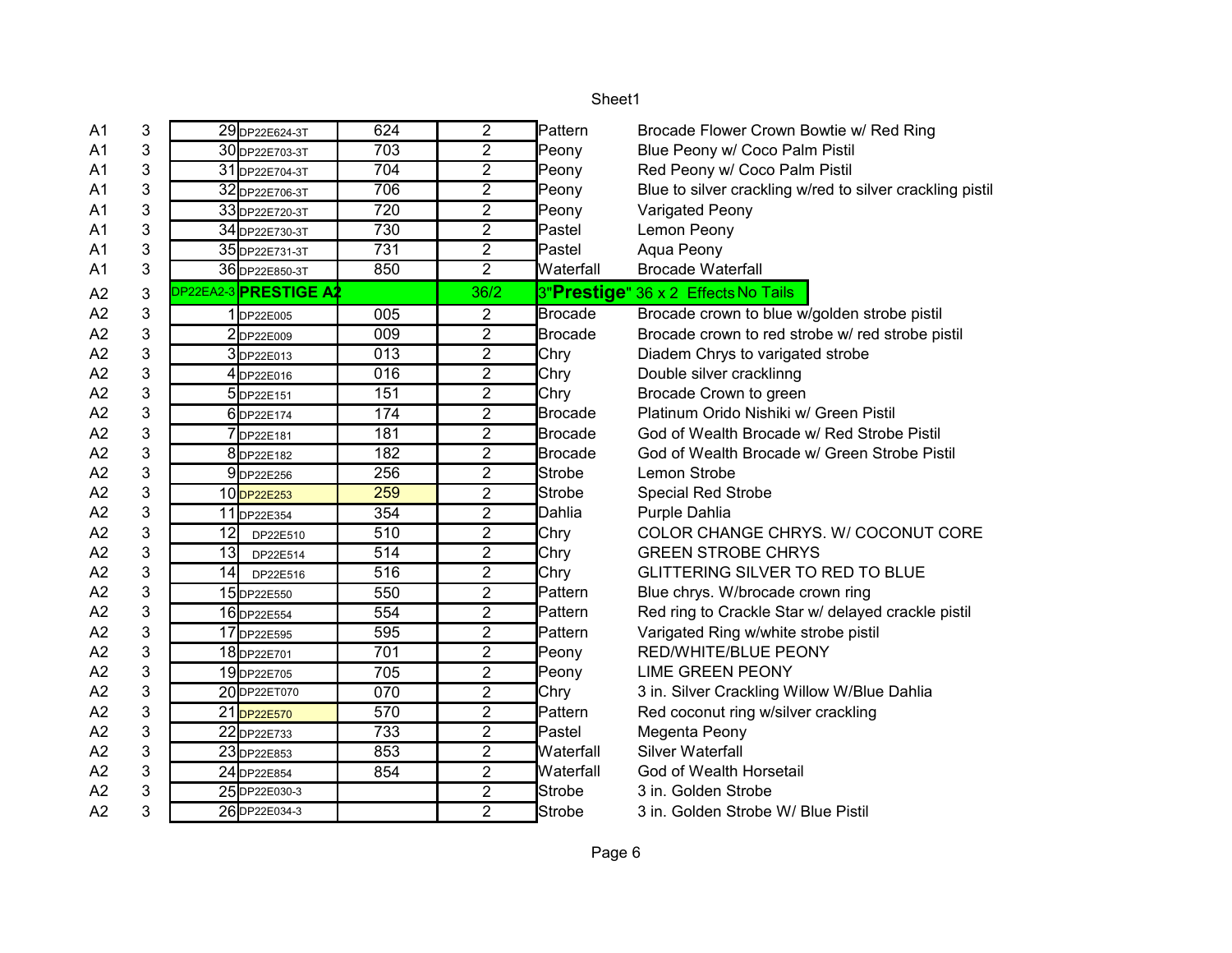| A2        | 3 | 27 DP22E039-3             |                  | 2              | Willow         | 3 in. Gold Willow                                             |
|-----------|---|---------------------------|------------------|----------------|----------------|---------------------------------------------------------------|
| A2        | 3 | 28 DP22E044-3             |                  | 2              | Chry           | 3 in. Green Wave W/Crackling                                  |
| A2        | 3 | 29 DP22E062-3             |                  | $\overline{2}$ | Chry           | 3 in. Red Wave W/Crackling                                    |
| A2        | 3 | 30 DP22E066-3             |                  | $\overline{2}$ | Chry           | 3 in. Silver Crackling W/ Red Pistil                          |
| Α2        | 3 | 31 DP22E068-3             |                  | $\overline{2}$ | Chry           | 3 in. Silver Crackling                                        |
| A2        | 3 | 32 DP22E400-3             |                  | $\overline{2}$ | Leaves         | 3 in. Green Falling Leaves                                    |
| A2        | 3 | 33 DP22E404-3             |                  | $\overline{2}$ | Leaves         | 3 in. Red & Green Falling Leaves                              |
| A2        | 3 | 34 DP22E406-3             |                  | $\overline{2}$ | Leaves         | 3 in. Red Falling Leaves                                      |
| А2        | 3 | 35 DP22E576-3             |                  | $\overline{2}$ | Ring           | 3 in. Red Ring To Crackle Pistil                              |
| A2        | 3 | 36 DP22E704-3             |                  | $\overline{2}$ | Peony          | 3 in. Blue Peony W/Silver Palm Pistil                         |
| <b>B1</b> | 3 | <b>VERSA</b><br>DP22EB1-3 |                  | 36/2           |                | 3" Dun Pai "Versa" Asst B1No Tails                            |
| Β1        | 3 | 1DP22E004                 | 004              | 2              | <b>Brocade</b> | Brocade crown                                                 |
| <b>B1</b> | 3 | 2DP22E022                 | 022              | 2              | Chry           | Gold Crackle Chry with Green Pistil                           |
| <b>B1</b> | 3 | 3DP22E032                 | 032              | $\overline{2}$ | Chry           | Golden strobe to blue w/golden strobe to red pistil           |
| <b>B1</b> | 3 | 4 DP22E038                | 038              | $\overline{2}$ | Chry           | Golden strobe willow w/ blue dahlia                           |
| <b>B1</b> | 3 | 5 DP22E040                | 040              | $\overline{2}$ | Chry           | Golden wave w/ crackling                                      |
| <b>B1</b> | 3 | 6 DP22E042                | 042              | $\overline{2}$ | Chry           | Green strobe willow                                           |
| <b>B1</b> | 3 | DP22E044                  | 044              | $\overline{2}$ | Chry           | Green wave w/crackling                                        |
| <b>B1</b> | 3 | 8DP22E046                 | 046              | $\overline{2}$ | Chry           | Palm                                                          |
| <b>B1</b> | 3 | 9DP22E056                 | 056              | $\overline{2}$ | Chry           | Red to brocade crown w/silver tail                            |
| <b>B1</b> | 3 | 10 DP22E062               | 062              | 2              | Chry           | Red wave w/crackling                                          |
| <b>B1</b> | 3 | 11 DP22E066               | 066              | $\overline{c}$ | Chry           | Silver crackling w/ red pistil                                |
| <b>B1</b> | 3 | 12 DP22E071               | 071              | $\overline{2}$ | Chry           | Silver crackling willow                                       |
| <b>B1</b> | 3 | 13 DP22E096               | 096              | $\overline{2}$ | Chry           | White strobe willow                                           |
| <b>B1</b> | 3 | 14 DP22E098               | 098              | $\overline{2}$ | Chry           | White strobe willow to crackle, with strobe to crackle pistil |
| <b>B1</b> | 3 | 15 DP22E102               | 102              | 2              | Chry           | White willow                                                  |
| <b>B1</b> | 3 | 16 DP22E122               | $\overline{122}$ | $\overline{2}$ | Chry           | Green Chry                                                    |
| <b>B1</b> | 3 | 17 DP22E570               | 570              | $\overline{2}$ | Pattern        | Red coconut ring w/silver crackling                           |
| <b>B1</b> | 3 | 18 DP22E255               | 255              | $\overline{2}$ | <b>Strobe</b>  | Varigated Strobe                                              |
| <b>B1</b> | 3 | 19 DP22E257               | 257              | $\overline{2}$ | Strobe         | White strobe w/crackle core                                   |
| <b>B1</b> | 3 | 20 DP22E424               | 424              | $\overline{2}$ | Fish           | <b>Silver Flying Fish</b>                                     |
| <b>B1</b> | 3 | 21 DP22E404               | 404              | $\overline{2}$ |                | Falling LeavesRed & Green Falling Leaves                      |
| <b>B1</b> | 3 | 22 DP22E406               | 406              | 2              |                | <b>Falling LeavesRed Falling Leaves</b>                       |
| <b>B1</b> | 3 | 23<br>DP22E515            | 515              | 2              | Chry           | RED/ WHITE /BLUE WAVE                                         |
| <b>B1</b> | 3 | 24 DP22E556               | 556              | $\overline{2}$ | Pattern        | Half red half blue w/ silver pistil                           |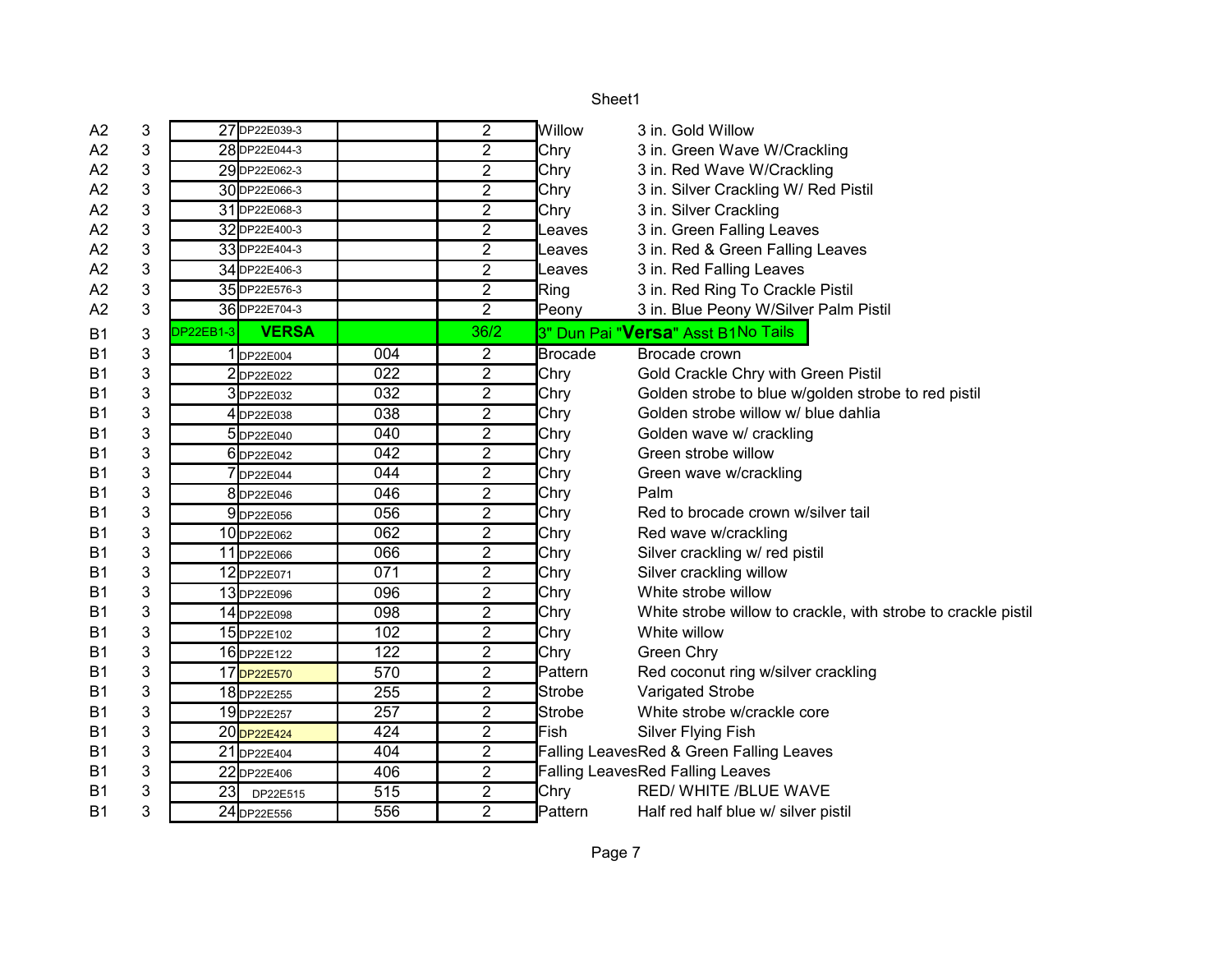| Pattern<br>Red & green double ring<br>Pattern<br>Red & silver ring w/white strobe pistil<br>Red coconut tree ring w/silver crackling<br>Pattern<br>Red ring to crackle pitsil<br>Pattern<br>Pattern<br>Sun Ring (Red with Brocade)<br>Green to Silver Ring<br>Pattern<br>Red Peony w/ Coco Palm Pistil<br>Peony<br>Peony<br>Golden peony<br>Red peony<br>Peony<br>Red to green to blue peony<br>Peony |
|-------------------------------------------------------------------------------------------------------------------------------------------------------------------------------------------------------------------------------------------------------------------------------------------------------------------------------------------------------------------------------------------------------|
|                                                                                                                                                                                                                                                                                                                                                                                                       |
|                                                                                                                                                                                                                                                                                                                                                                                                       |
|                                                                                                                                                                                                                                                                                                                                                                                                       |
|                                                                                                                                                                                                                                                                                                                                                                                                       |
|                                                                                                                                                                                                                                                                                                                                                                                                       |
|                                                                                                                                                                                                                                                                                                                                                                                                       |
|                                                                                                                                                                                                                                                                                                                                                                                                       |
|                                                                                                                                                                                                                                                                                                                                                                                                       |
|                                                                                                                                                                                                                                                                                                                                                                                                       |
|                                                                                                                                                                                                                                                                                                                                                                                                       |
| Peony<br>White Peony                                                                                                                                                                                                                                                                                                                                                                                  |
| Peony<br><b>Blue Peony</b>                                                                                                                                                                                                                                                                                                                                                                            |
| 3"Matching"<br>Asst B2 - 36 Effects                                                                                                                                                                                                                                                                                                                                                                   |
| blue chrys<br>W/Tail                                                                                                                                                                                                                                                                                                                                                                                  |
| blue chrys with red pistil                                                                                                                                                                                                                                                                                                                                                                            |
| blue dahlia<br>W/Tail<br>Dahlia                                                                                                                                                                                                                                                                                                                                                                       |
| Peony<br>blue peony                                                                                                                                                                                                                                                                                                                                                                                   |
| Strobe<br>blue to white sW/Tail                                                                                                                                                                                                                                                                                                                                                                       |
| Brocade<br>brocade flower crown to blue                                                                                                                                                                                                                                                                                                                                                               |
| chrys to vivid rW/Tail                                                                                                                                                                                                                                                                                                                                                                                |
| <b>Brocade</b><br>flower wave to red                                                                                                                                                                                                                                                                                                                                                                  |
| gamboge greeW/Tail                                                                                                                                                                                                                                                                                                                                                                                    |
| gamboge white                                                                                                                                                                                                                                                                                                                                                                                         |
| <b>Brocade</b><br>god of wealth W/Tail                                                                                                                                                                                                                                                                                                                                                                |
| <b>Brocade</b><br>god of wealth brocade to green                                                                                                                                                                                                                                                                                                                                                      |
| Peony<br>grass green p(W/Tail                                                                                                                                                                                                                                                                                                                                                                         |
| green chrys with crackle pistil                                                                                                                                                                                                                                                                                                                                                                       |
| green coconut W/Tail                                                                                                                                                                                                                                                                                                                                                                                  |
| green dahlia<br>Dahlia                                                                                                                                                                                                                                                                                                                                                                                |
| Falling Leavesgreen falling leW/Tail                                                                                                                                                                                                                                                                                                                                                                  |
| green wave                                                                                                                                                                                                                                                                                                                                                                                            |
| Peony<br>orange peony W/Tail                                                                                                                                                                                                                                                                                                                                                                          |
| Dahlia<br>pink dahlia                                                                                                                                                                                                                                                                                                                                                                                 |
| Peony<br>purple peony W/Tail                                                                                                                                                                                                                                                                                                                                                                          |
| red coconut                                                                                                                                                                                                                                                                                                                                                                                           |
| Chry<br>Chry<br>Chry<br>Chry                                                                                                                                                                                                                                                                                                                                                                          |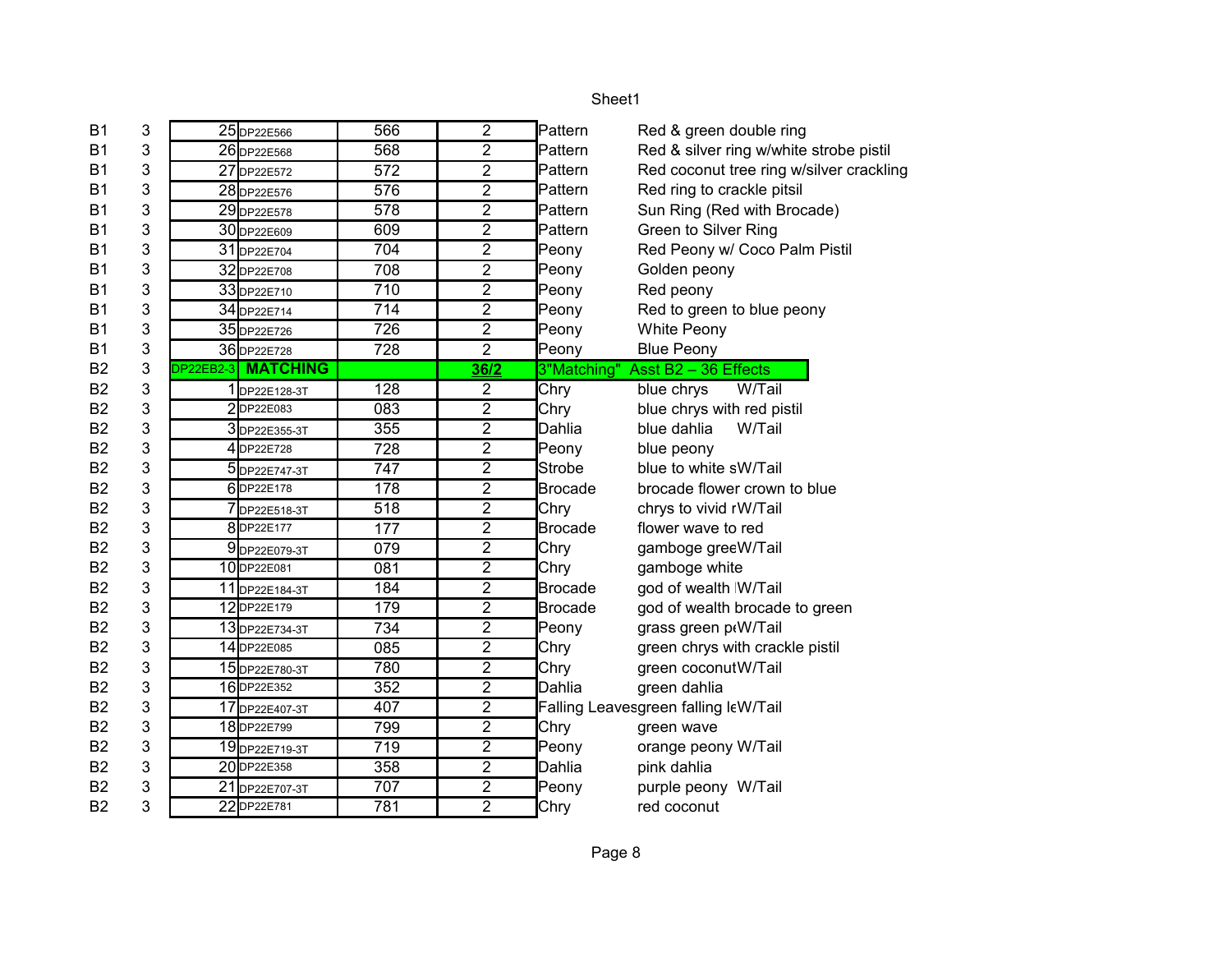| 2<br>Dahlia                    | W/Tail<br>red dahlia                                                                                                                                                                                              |
|--------------------------------|-------------------------------------------------------------------------------------------------------------------------------------------------------------------------------------------------------------------|
| $\overline{2}$                 | <b>Falling Leavesred falling leaves</b>                                                                                                                                                                           |
| $\overline{2}$<br>Peony        | red peony with W/Tail                                                                                                                                                                                             |
| $\overline{2}$<br>Peony        | red to green peony                                                                                                                                                                                                |
| $\overline{2}$<br>Chry         | red to time rairW/Tail                                                                                                                                                                                            |
| Chry                           | red wave                                                                                                                                                                                                          |
| Peony                          | sea blue peon W/Tail                                                                                                                                                                                              |
|                                | silver coconut                                                                                                                                                                                                    |
|                                | silver wave to W/Tail                                                                                                                                                                                             |
|                                | silver wave to green                                                                                                                                                                                              |
|                                | silver wave to W/Tail                                                                                                                                                                                             |
| Peony                          | vivid red peony                                                                                                                                                                                                   |
|                                | white peony W/Tail                                                                                                                                                                                                |
|                                | willow                                                                                                                                                                                                            |
| 36/2                           | 3"Perfect"Ast B3 -36 Effects w/tail                                                                                                                                                                               |
|                                |                                                                                                                                                                                                                   |
| 2<br>Salute                    | TI Salute w/ tail                                                                                                                                                                                                 |
| $\overline{2}$<br>Salute       | TI Salute w/ tail                                                                                                                                                                                                 |
| $\overline{2}$<br>Chry         | Brocade Crown to purple                                                                                                                                                                                           |
| $\overline{2}$<br>Chry         | Diadem Crackling palm                                                                                                                                                                                             |
| $\overline{2}$<br>Chry         | Diadem chry to purple                                                                                                                                                                                             |
| $\overline{2}$<br>Chry         | Gold glitter chry                                                                                                                                                                                                 |
| $\overline{2}$<br>Chry         | Golden strobe w/ blue pistil                                                                                                                                                                                      |
| $\overline{2}$<br>Chry         | Yellow to Brocade Crown                                                                                                                                                                                           |
| $\overline{2}$                 |                                                                                                                                                                                                                   |
| Chry<br>2                      | Red gamboge crown                                                                                                                                                                                                 |
| Chry<br>$\overline{2}$<br>Chry | Red gamboge to varigated<br>Sliver wave to blue                                                                                                                                                                   |
| $\overline{2}$<br>Chry         | Silver wave to red w/crackling pistil                                                                                                                                                                             |
| $\overline{2}$<br>Chry         | <b>Silver Coconut Tree</b>                                                                                                                                                                                        |
| $\overline{2}$                 | Red Chry                                                                                                                                                                                                          |
| Chry<br>$\overline{2}$<br>Chry | Purple Chry                                                                                                                                                                                                       |
| $\boldsymbol{2}$<br>Chry       | Purple to Yellow Chry                                                                                                                                                                                             |
| $\overline{2}$<br>Chry         | Yellow & green Chry                                                                                                                                                                                               |
|                                | $\overline{2}$<br>$\overline{2}$<br>$\overline{2}$<br>Chry<br>$\overline{2}$<br>Chry<br>$\overline{2}$<br>Chry<br>$\overline{2}$<br>Chry<br>$\overline{2}$<br>$\overline{2}$<br>Peony<br>$\overline{2}$<br>Willow |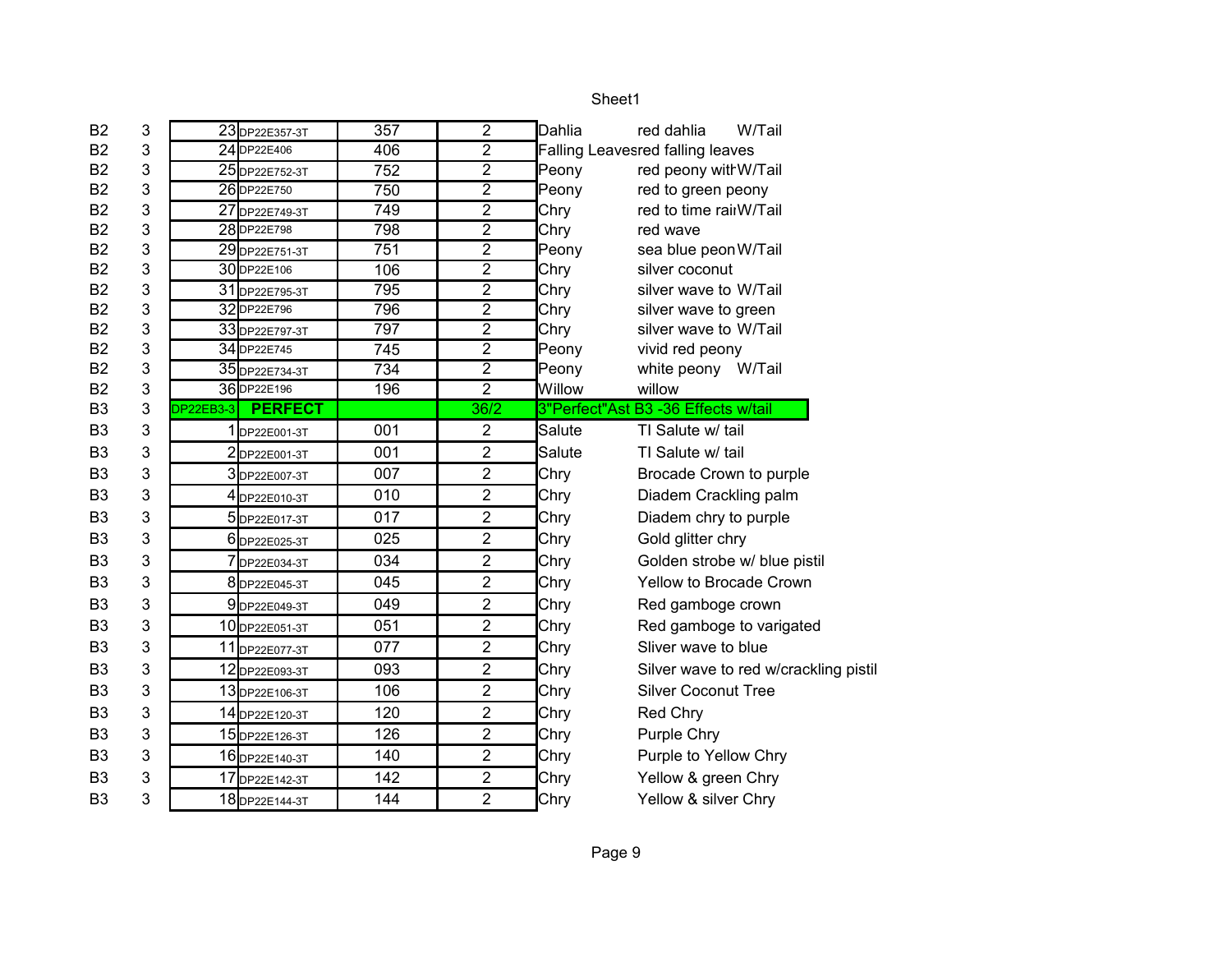# B3 3 | 19 DP22E145-3T | 145 | 2 Chry Red & Yellow Chry B3 3  $20_{\text{DP22E147-3T}}$  147 2 Chry Yellow & blue Chry B3 3 21 DP22E149-3T 149 2 Chry Varigated w/gold strobe pistil B3 3 | 22 <sub>DP22E257-3T</sub> | 257 | 2 | Strobe White strobe w/crackle core B3 3 | 23 DP22E262-3T | 262 | 2 Strobe Gold Strobe B3 3 | 24 DP22E404-3T | 404 | 2 | Falling Leaves Red & Green Falling Leaves B3 3 25 DP22E513-3T 513 2 Chry BLUE & PURPLE CHRYS. B3 3 | 26 DP22E544-3T | 544 | 2 | Pattern Silver Wave to Blue Ring with Red Pistil B3 3 27 DP22E553-3T 3 553 2 Pattern Red to Brocade Ring B3 3 | 28 DP22E605-3T | 605 | 2 | Pattern Yellow Ring B3 3 29 DP22E607-3T 607 2 Pattern Green Ring B3 3 30 DP22E611-3T 611 2 Pattern Varigated Ring B3 3 3 31 DP22E620-3T | 620 | 2 | Pattern Red Sky Mine B3 3  $\vert$  32 DP22E711-3T  $\vert$  711  $\vert$  2 Peony Red to blue peony B3 3 33 DP22E715-3T 715 2 Peony Red to blue w/ Coconut Tree pistil B3 3 | 34 DP22E721-3T | 721 | 2 | Peony Green & Purple Peony B3 3 3 35 DP22E725-3T 725 2 Peony Purple to dark composition to green peony B3 3 36 DP22E727-3T | 727 | 2 | Peony Yellow Peony V1 4 <mark>DP22EV1-4</mark> **VALUE 4" Dun Pai "<b>Value V1**" AsNo Tails V1 4 | 1 | | | | | | | | | | Brocade Crown V1 4 2 2 Chry To Crackling V1 4 3 3 2 2 Red Wave V1 4 4 4 2 Red Peony V1 4 | 5 | 2 | Yellow Peony V1 4 6 6 6 2 2 Green Peony V1 4 7 7 2 2 Golden Peony V1 4 8 8 2 2 White Peony V<sub>1</sub> 4 9 9 2 2 Blue Peony V1 4 | 10 | 2 | Color Peony V1 4 11 11 2 Silver Coco V1 4 12 12 2 Red To Crackling V1 4 13 13 2 Color To Crackling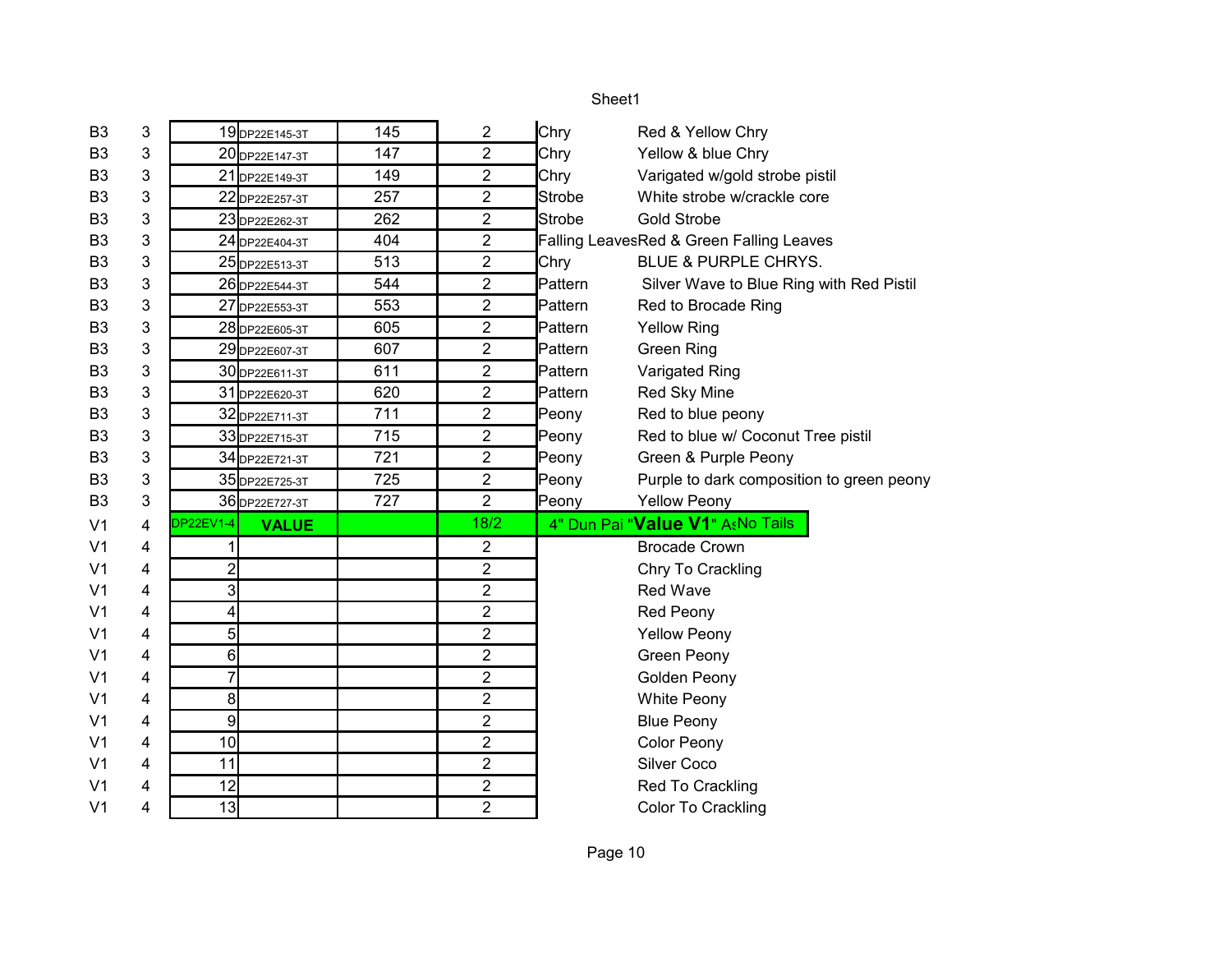|                |   |    |                       |                  |                         | Sheet1         |                                                     |
|----------------|---|----|-----------------------|------------------|-------------------------|----------------|-----------------------------------------------------|
| V <sub>1</sub> | 4 | 14 |                       |                  | 2                       |                | Willow to color                                     |
| V <sub>1</sub> | 4 | 15 |                       |                  | $\overline{2}$          |                | Red Chry                                            |
| V <sub>1</sub> | 4 | 16 |                       |                  | $\overline{2}$          |                | Green Chry                                          |
| V <sub>1</sub> | 4 | 17 |                       |                  | $\overline{2}$          |                | Color Chry                                          |
| V <sub>1</sub> | 4 | 18 |                       |                  | $\overline{2}$          |                | Red & Crackling                                     |
| A <sub>1</sub> | 4 |    | DP22EA1-4 PRESTIGE A1 |                  | 18/2                    |                | 4" Dun Pai "Prestige A1W/ Tails                     |
| A <sub>1</sub> | 4 |    | 1 DP22E005-4T         | 005              | $\overline{2}$          | Chry           | Brocade crown to blue w/golden strobe pistil        |
| A <sub>1</sub> | 4 |    | DP22E021-4T           | 021              | $\overline{2}$          | Chry           | Brocade Chry With Multi-Color Strobe Pistil         |
| A <sub>1</sub> | 4 |    | 3DP22E029-4T          | 029              | $\overline{2}$          | Chry           | Brocade Crown To Crackling Willow                   |
| A <sub>1</sub> | 4 |    | 4 DP22E031-4T         | 031              | $\overline{\mathbf{c}}$ | Chry           | Cycus Bloom to Color Tips                           |
| A1             | 4 |    | DP22E039-4T           | 039              | $\overline{2}$          | Chry           | Gold Willow to Varigated                            |
| A1             | 4 |    | DP22E064-4T           | 064              | $\overline{2}$          | Chry           | <b>Silver Crackling Palm</b>                        |
| A1             | 4 |    | DP22E070-4T           | 070              | $\overline{2}$          | Chry           | Silver crackling willow w/ blue dahlia              |
| A1             | 4 |    | 8 DP22E171-4T         | 171              | $\overline{2}$          | <b>Brocade</b> | Platinum Orido Nishiki                              |
| A1             | 4 |    | 9DP22E173-4T          | $\overline{173}$ | $\overline{2}$          | <b>Brocade</b> | Gold Orido Nishiki                                  |
| A <sub>1</sub> | 4 |    | 10 DP22E255-4T        | 255              | $\overline{2}$          | Strobe         | Varigated Strobe                                    |
| A <sub>1</sub> | 4 |    | 11 DP22E253-4T        | 259              | $\boldsymbol{2}$        | <b>Strobe</b>  | <b>Special Red Strobe</b>                           |
| A <sub>1</sub> | 4 |    | 12 DP22E302-4T        | 302              | $\overline{2}$          | Crossette      | Red coconut tree crossette w/ silver coconut pistil |
| A <sub>1</sub> | 4 |    | 13 DP22E306-4T        | 306              | $\overline{2}$          | Crossette      | Silver crackling crossette                          |
| A <sub>1</sub> | 4 |    | 14 DP22E354-4T        | 354              | $\overline{2}$          | Dahlia         | Purple Dahlia                                       |
| A <sub>1</sub> | 4 |    | 15 DP22E356-4T        | 356              | $\overline{2}$          | Dahlia         | Color dahlia w/silver flash pistil                  |
| A <sub>1</sub> | 4 |    | 16 DP22E504-4T        | 504              | $\overline{2}$          | Go Getter      | Red & green go getter                               |
| A <sub>1</sub> | 4 |    | 17 DP22E732-4T        | 732              | $\overline{2}$          | Peony          | Red Dark Red                                        |
| A <sub>1</sub> | 4 |    | 18 DP22E850-4T        | 850              | $\overline{2}$          | Waterfall      | <b>Brocade Waterfall</b>                            |
| A2             | 4 |    | DP22EA2-4 PRESTIGE A2 |                  | 18/2                    |                | 4"Prestige A2" Asst - 18 Effects No/tails           |
| A2             | 4 |    | 1 DP22E023            | 023              | $\overline{2}$          | Chry           | Glod Glitter Chry w/ crackling pistil               |
| A2             | 4 |    | 2DP22E172             | 172              | $\overline{2}$          | Brocade        | <b>Brocade Flower Crown</b>                         |
| A2             | 4 |    | 3DP22E194             | 194              | $\boldsymbol{2}$        | Willow         | Super Gold Wilow (Very Long Duration)               |
| A2             | 4 |    | 4 DP22E251            | 251              | $\overline{2}$          | Strobe         | <b>Special White Strobe</b>                         |
| A2             | 4 |    | 5DP22E253             | 261              | $\overline{2}$          | Strobe         | <b>Special Red Strobe</b>                           |
| A2             | 4 |    | 6 DP22E300            | 300              | $\overline{2}$          | Crossette      | blue peony w/ golden strobe crossette               |
| A2             | 4 |    | 7DP22E310             | 310              | $\overline{2}$          | Crossette      | White strobe w/red crossette                        |
| A2             | 4 |    | 8 DP22E316            | 314              | $\overline{2}$          | Crossette      | PURPLE CROSSETTE W/ LEMON PISTIL                    |
| A2             | 4 |    | 9DP22E353             | 353              | $\overline{2}$          | <b>Dahlia</b>  | Lemon Dahlia                                        |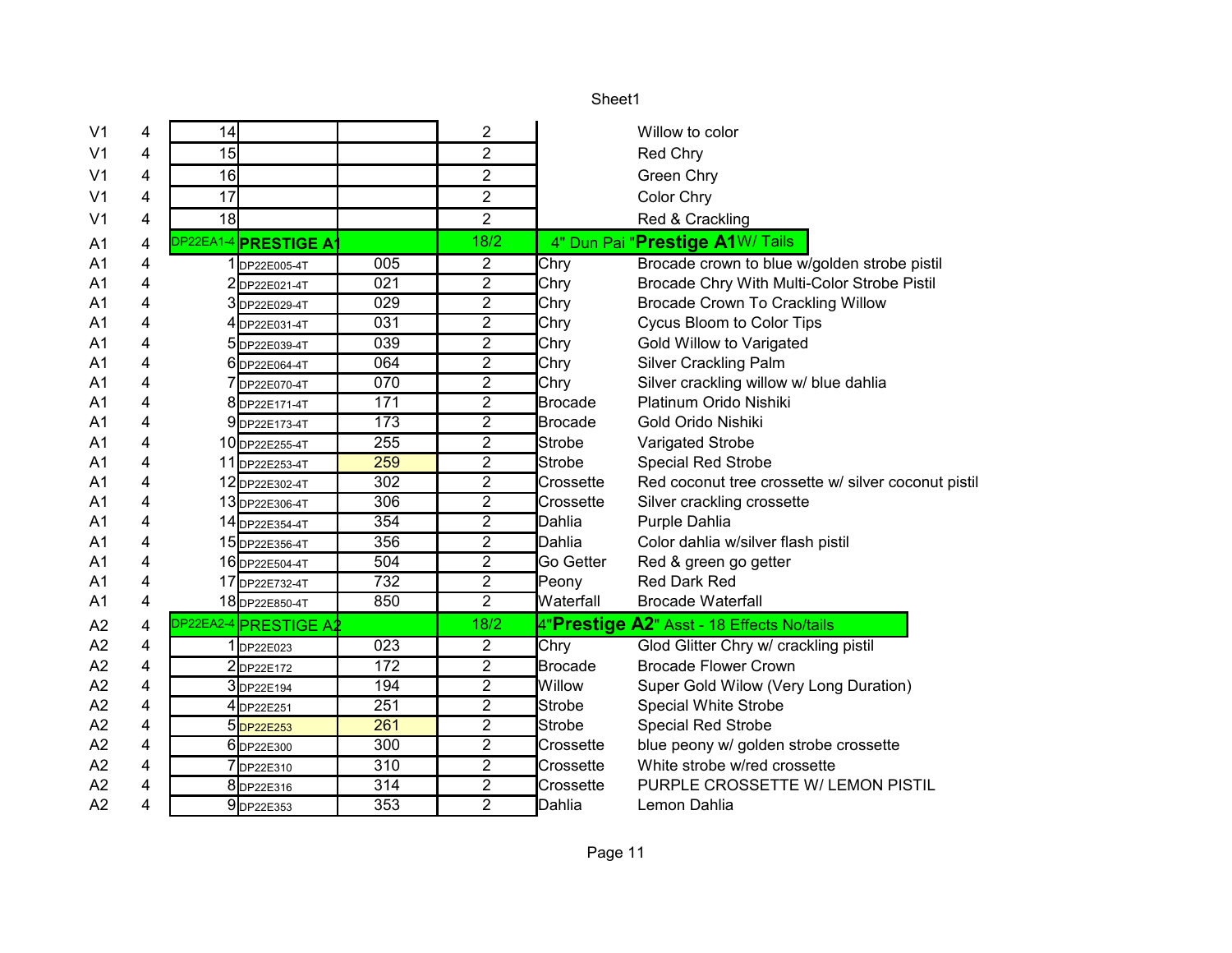| A <sub>2</sub> | 4 |                  | 10 DP22E500        | 500              | $\overline{2}$ | Go Getter      | Green Go-getter                            |
|----------------|---|------------------|--------------------|------------------|----------------|----------------|--------------------------------------------|
| A2             | 4 |                  | 11 DP22E551        | 551              | $\overline{2}$ | Pattern        | Sun Ring (Blue with Brocade)               |
| A2             | 4 |                  | 12 DP22E599        | 599              | $\overline{2}$ | Pattern        | Red ring w/ varigated go-getters           |
| A2             | 4 |                  | 13 DP22E608        | 608              | $\overline{2}$ | Pattern        | Go-getter Ring                             |
| A2             | 4 |                  | 14 DP22E620        | 620              | $\overline{2}$ | Pattern        | Red Sky Mine                               |
| A2             | 4 |                  | 15 DP22E621        | 621              | $\overline{2}$ | Pattern        | Brocade to White Strobe Sky Mine           |
| A2             | 4 |                  | 16 DP22E624        | 624              | $\overline{2}$ | Pattern        | Brocade Flower Crown Bowtie w/ Red Ring    |
| A2             | 4 |                  | 17 DP22E730        | 730              | $\overline{2}$ | Pastel         | Lemon Peony                                |
| A2             | 4 |                  | 18 DP22E731        | 731              | $\overline{2}$ | Pastel         | Aqua Peony                                 |
| B <sub>1</sub> | 4 | <b>DP22EB1-4</b> | <b>VERSA</b>       |                  | 18/2           |                | 4" Dun Pai <b>"Versa</b> " Asst B1No Tails |
| <b>B1</b>      | 4 |                  | 1DP22E002          | 002              | $\overline{2}$ | <b>Brocade</b> |                                            |
| <b>B1</b>      | 4 |                  | 2DP22E012          | 012              | $\overline{2}$ | Chry           | Diadem chry to blue & green w/green pistil |
| <b>B1</b>      | 4 |                  | 3DP22E028          | 028              | $\overline{2}$ | Chry           | Golden palm                                |
| B <sub>1</sub> | 4 |                  | 4 DP22E030         | 030              | $\overline{c}$ | Chry           | Golden Strobe                              |
| <b>B1</b>      | 4 |                  | 5 DP22E034         | 034              | $\overline{2}$ | Chry           | Golden strobe w/ blue pistil               |
| <b>B1</b>      | 4 |                  | 6 DP22E039         | 039              | $\overline{2}$ | Chry           | Gold Willow to Varigated                   |
| <b>B1</b>      | 4 |                  | 7 DP22E040         | 040              | $\overline{2}$ | Chry           | Golden wave w/ crackling                   |
| <b>B1</b>      | 4 |                  | 8 DP22E044         | 044              | $\overline{2}$ | Chry           | Green wave w/crackling                     |
| <b>B1</b>      | 4 |                  | 9DP22E046          | 046              | $\overline{2}$ | Chry           | Palm                                       |
| <b>B1</b>      | 4 |                  | 10 DP22E056        | 056              | $\overline{2}$ | Chry           | Red to brocade crown w/silver tail         |
| B <sub>1</sub> | 4 |                  | 11 DP22E062        | 062              | $\overline{2}$ | Chry           | Red wave w/crackling                       |
| <b>B1</b>      | 4 |                  | 12 DP22E066        | 066              | $\overline{2}$ | Chry           | Silver crackling w/ red pistil             |
| <b>B1</b>      | 4 |                  | 13 DP22E071        | 071              | $\overline{2}$ | Chry           | <b>Silver Crackling Willow</b>             |
| <b>B1</b>      | 4 |                  | 14 DP22E132        | 132              | $\overline{2}$ | Chry           | Varigated Chry                             |
| B <sub>1</sub> | 4 |                  | 15 DP22E576        | $\overline{576}$ | $\overline{2}$ | Pattern        | 4 in. Red Ring To Crackle Pistil           |
| B1             | 4 |                  | 16 DP22E404        | 404              | $\overline{2}$ |                | Falling LeavesRed & Green Falling Leaves   |
| <b>B1</b>      | 4 |                  | 17 DP22E406        | 406              | $\overline{2}$ |                | <b>Falling LeavesRed Falling Leaves</b>    |
| <b>B1</b>      | 4 |                  | 18 DP22E704        | 704              | $\overline{2}$ | Peony          | Red Peony w/ Coco Palm Pistil              |
| B <sub>2</sub> | 4 |                  | DP22EB2-4 MATCHING |                  | 18/2           |                | 4"Matching B-2" 18 effectsx2               |
| <b>B2</b>      | 4 |                  | DP22E180-4T        | 180              | $\overline{2}$ | <b>Brocade</b> | brocade<br>W/Tail                          |
| <b>B2</b>      | 4 |                  | 2DP22E792          | 792              | $\overline{2}$ | <b>Brocade</b> | flower wave to blue                        |
| <b>B2</b>      | 4 |                  | 3 DP22E793-4T      | 793              | $\overline{2}$ | <b>Brocade</b> | flower wave to W/Tail                      |
| <b>B2</b>      | 4 |                  | 4 DP22E794         | 794              | $\overline{2}$ | <b>Brocade</b> | flower wave to red                         |
| B <sub>2</sub> | 4 |                  | 5 DP22E179-4T      | 179              | $\overline{2}$ | <b>Brocade</b> | god of wealth W/Tail                       |
| B <sub>2</sub> | 4 |                  | 6DP22E754          | 754              | $\overline{2}$ | Peony          | green peony with crackle pistil            |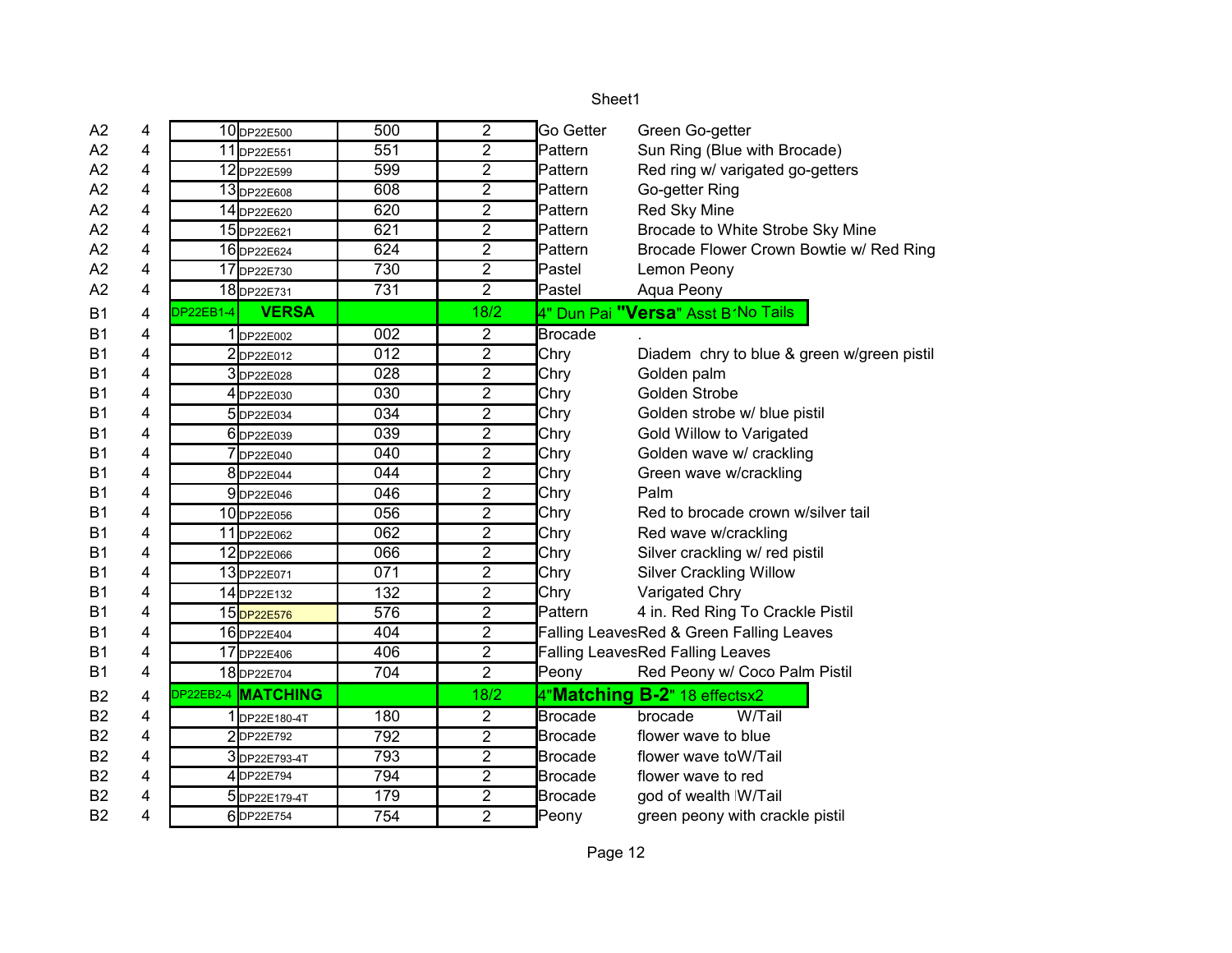| <b>B2</b>      | 4 | 7 DP22E753-4T     | 753 | $\overline{2}$ | Peony          | red peony with W/Tail                                |
|----------------|---|-------------------|-----|----------------|----------------|------------------------------------------------------|
| <b>B2</b>      | 4 | 8DP22E627         | 627 | $\overline{2}$ | Pattern        | red ring silver bowtie                               |
| <b>B2</b>      | 4 | 9DP22E755-4T      | 755 | $\overline{2}$ | Strobe         | red to white st W/Tail                               |
| <b>B2</b>      | 4 | 10DP22E795        | 795 | $\overline{2}$ | Chry           | silver wave to blue                                  |
| <b>B2</b>      | 4 | 11 DP22E796-4T    | 796 | $\overline{2}$ | Chry           | silver wave to W/Tail                                |
| <b>B2</b>      | 4 | 12DP22E797        | 797 | $\overline{2}$ | Chry           | silver wave to red                                   |
| B <sub>2</sub> | 4 | 13DP22E087-4T     | 087 | $\overline{2}$ | Chry           | strobe to blue W/Tail                                |
| <b>B2</b>      | 4 | 14 DP22E091       | 091 | $\overline{2}$ | Chry           | strobe to green                                      |
| B <sub>2</sub> | 4 | 15 DP22E089-4T    | 089 | $\overline{2}$ | Chry           | strobe to red vW/Tail                                |
| <b>B2</b>      | 4 | 16DP22E198        | 198 | $\overline{2}$ | Willow         | willow to green                                      |
| <b>B2</b>      | 4 | 17 DP22E197-4T    | 197 | $\overline{2}$ | Willow         | willow to red W/Tail                                 |
| <b>B2</b>      | 4 | 18 DP22E703       | 703 | $\overline{2}$ | Peony          | Blue peony w/ coco pistil                            |
|                |   | DP22EB3-4 PERFECT |     | 18/2           |                | 4"Perfect" Asst B3 - 18 Effects w/tails              |
| B <sub>3</sub> | 4 | 1 DP22E000-4T     | 000 | $\overline{2}$ | <b>Brocade</b> | Brocade Crown Kamuro to varigated                    |
| B <sub>3</sub> | 4 | 2DP22E011-4T      | 011 | $\overline{2}$ | Chry           | Red To Delayed Crackle 菊花银                           |
| B <sub>3</sub> | 4 | 3DP22E014-4T      | 014 | $\overline{2}$ | Chry           | Diadem chrys to red w blue pistil                    |
| B <sub>3</sub> | 4 | 4DP22E022-4T      | 022 | $\overline{c}$ | Chry           | Gold Crackle Chry with Green Pistil                  |
| B <sub>3</sub> | 4 | 5DP22E035-4T      | 035 | $\overline{2}$ | Chry           | Golden strobe w/green pistil                         |
| B <sub>3</sub> | 4 | 6 DP22E250-4T     | 250 | $\overline{2}$ | <b>Strobe</b>  | White strobe                                         |
| B <sub>3</sub> | 4 | 7 DP22E260-4T     | 260 | $\overline{2}$ | Strobe         | <b>Green Strobe</b>                                  |
| B <sub>3</sub> | 4 | 8 DP22E312-4T     | 312 | $\overline{2}$ | Crossette      | <b>Green Crossette</b>                               |
| B <sub>3</sub> | 4 | 9DP22E502-4T      | 502 | $\overline{c}$ | Go Getter      | Green strobe w/red go getter                         |
| B <sub>3</sub> | 4 | 10 DP22E503-4T    | 503 | $\overline{2}$ | Go Getter      | Purple Go-getter                                     |
| B <sub>3</sub> | 4 | 11 DP22E515-4T    | 515 | $\overline{2}$ | Chry           | RED/ WHITE /BLUE WAVE                                |
| B <sub>3</sub> | 4 | 12 DP22E519-4T    | 519 | $\overline{2}$ | Chry           | DRAGON EGGS WITH PALM CORE                           |
| B <sub>3</sub> | 4 | 13 DP22E552-4T    | 552 | $\overline{2}$ | Pattern        | Green ring to crackle star w/red pistil              |
| B <sub>3</sub> | 4 | 14 DP22E556-4T    | 556 | $\overline{2}$ | Pattern        | Half red half blue w/ silver pistil                  |
| B <sub>3</sub> | 4 | 15 DP22E718-4T    | 718 | $\overline{2}$ | Peony          | Red & Green Peony                                    |
| B <sub>3</sub> | 4 | 16 DP22E733-4T    | 733 | $\overline{2}$ | Pastel         | Megenta Peony                                        |
| B <sub>3</sub> | 4 | 17 DP22E853-4T    | 853 | $\overline{2}$ | Waterfall      | Silver Waterfall                                     |
| B <sub>3</sub> | 4 | 18DP22E855-4T     | 855 | $\overline{2}$ | Waterfall      | God of Wealth Horsetail w/ red falling leaves pistil |
| V <sub>1</sub> | 5 | DP22EV1-5 VALUE   |     | 9/2            |                | 5" Dun Pai "Value V1" As No Tails                    |
| V <sub>1</sub> | 5 |                   |     | $\overline{2}$ |                | <b>Brocade Crown</b>                                 |
|                |   |                   |     |                |                |                                                      |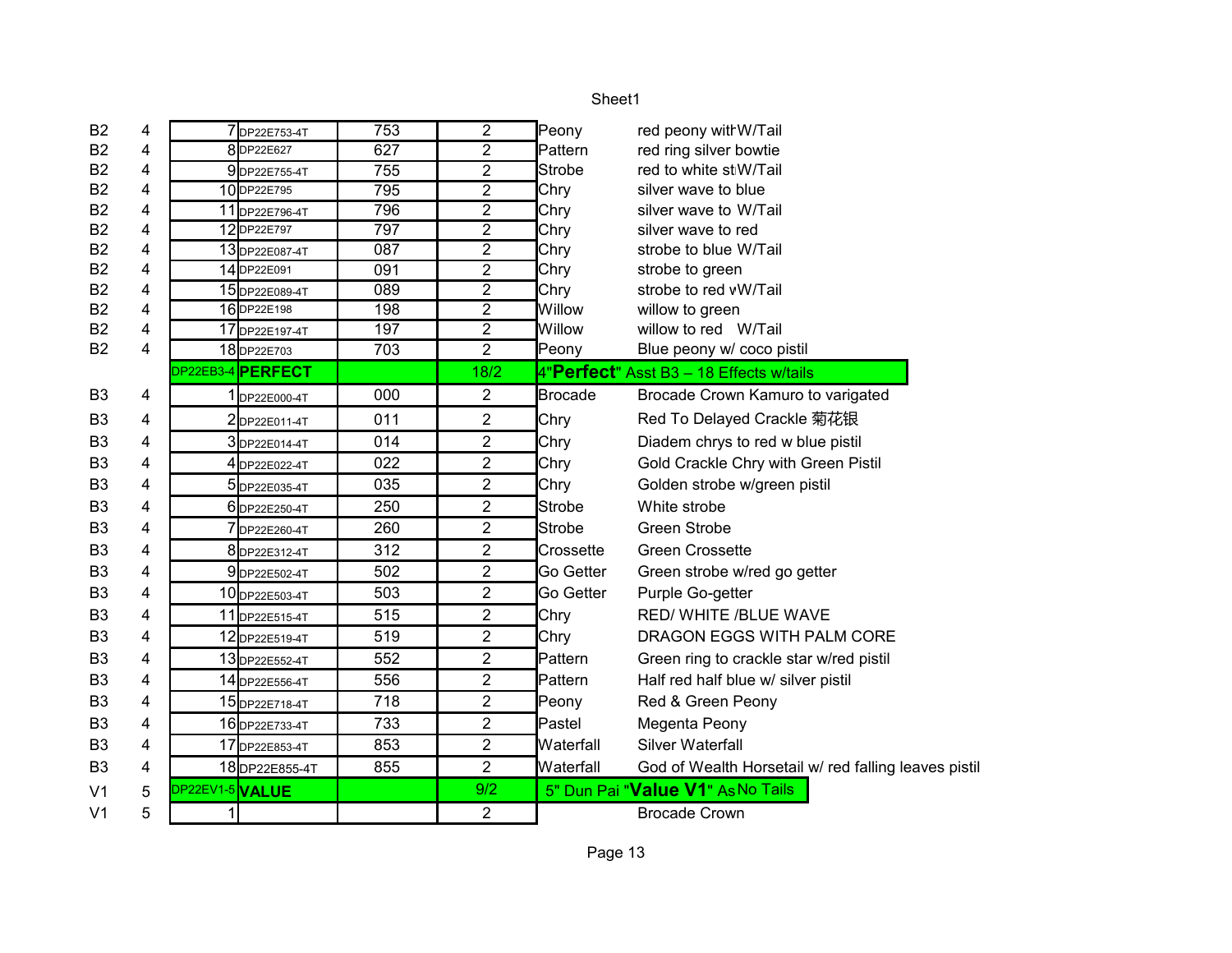| V <sub>1</sub> | 5 | $\overline{2}$            |     | $\overline{c}$   | Chry To Crackling                                                                  |  |
|----------------|---|---------------------------|-----|------------------|------------------------------------------------------------------------------------|--|
| V <sub>1</sub> | 5 | 3                         |     | $\overline{2}$   | <b>Red Wave</b>                                                                    |  |
| V <sub>1</sub> | 5 | 4                         |     | $\overline{2}$   | Red to crackle                                                                     |  |
| V <sub>1</sub> | 5 | 5                         |     | $\overline{2}$   | Sliver wave to green                                                               |  |
| V <sub>1</sub> | 5 | 6                         |     | $\overline{2}$   | Sliver wave to red                                                                 |  |
| V <sub>1</sub> | 5 | $\overline{7}$            |     | $\overline{2}$   | Chry to blue                                                                       |  |
| V <sub>1</sub> | 5 | 8                         |     | $\overline{2}$   | Red with coco                                                                      |  |
| V <sub>1</sub> | 5 | 9                         |     | $\overline{2}$   | Green with coco                                                                    |  |
| A1             | 5 | DP22EA1-5 PRESTIGE A      |     | 9/2              | 5" Dun Pai "Prestige A1W/ Tails                                                    |  |
| A1             | 5 | DP22E009-5T               | 009 | $\overline{2}$   | Brocade crown to red strobe w/ red strobe pistil<br>Chry                           |  |
| A1             | 5 | 2DP22E021-5T              | 021 | $\overline{2}$   | Chry<br>Brocade Chry With Multi-Color Strobe Pistil                                |  |
| A1             | 5 | 3DP22E029-5T              | 029 | $\overline{2}$   | Chry<br>Brocade Crown To Crackling Willow                                          |  |
| A1             | 5 | 4 DP22E070-5T             | 070 | $\overline{2}$   | Chry<br>Silver crackling willow w/ blue dahlia                                     |  |
| A1             | 5 | 5 DP22E302-5T             | 302 | $\overline{2}$   | Crossette<br>Red coconut tree crossette w/ silver coconut pistil                   |  |
| A1             | 5 | 6 DP22E310-5T             | 310 | $\overline{2}$   | Crossette<br>White strobe w/red crossette                                          |  |
| A1             | 5 | 7 DP22E506-5T             | 506 | $\overline{2}$   | Go Getter<br>White strobe w/green go getter Pistil                                 |  |
| A <sub>1</sub> | 5 | 8 DP22E586-5T             | 586 | $\overline{2}$   | Silver ring with blue pistil & brocade crown ring w/silver crackling<br>Pattern    |  |
| A1             | 5 | 9 DP22E624-5T             | 624 | $\overline{2}$   | Brocade Flower Crown Bowtie w/ Red Ring<br>Pattern                                 |  |
| A <sub>2</sub> | 5 | DP22EA2-5                 |     | 9/2              | 5"Prestige A2" Asst - 9x2 Efcts no Tails                                           |  |
| A <sub>2</sub> | 5 | DP22E016                  | 016 | $\overline{c}$   | Chry<br>Double silver cracklinng                                                   |  |
| A2             | 5 | DP22E024                  | 024 | $\overline{2}$   | Gold Glitter to Gold Strobe Willow w/ Green strobe disk pistil<br>Chry             |  |
| A <sub>2</sub> | 5 | DP22E031                  | 031 | $\overline{2}$   | Chry<br>Cycus Bloom to Color Tips                                                  |  |
| A <sub>2</sub> | 5 | DP22E054                  | 054 | $\overline{2}$   | Chry<br>Red to blue to silver crackling w/golden strobe to silver crackling pistil |  |
| A2             | 5 | DP22E150                  | 150 | $\overline{2}$   | Chry<br>Six Angle Chry (stained glass)                                             |  |
| A <sub>2</sub> | 5 | DP22E181                  | 181 | $\overline{2}$   | <b>Brocade</b><br>God of Wealth Brocade w/ Red Strobe Pistil                       |  |
| A2             | 5 | DP22E253                  | 261 | $\overline{2}$   | Strobe<br><b>Special Red Strobe</b>                                                |  |
| A <sub>2</sub> | 5 | DP22E561                  | 561 | $\overline{2}$   | Stained Glass w/ red ring<br>Pattern                                               |  |
| A <sub>2</sub> | 5 | DP22E592                  | 592 | $\overline{2}$   | Pattern<br>Blue 5 pointed star in a red ring                                       |  |
|                |   | <b>VERSA</b><br>DP22EB1-5 |     | $\overline{9/2}$ | 5 "Versa" Asst B1 - 9 x2 Effects No Tails                                          |  |
| B <sub>1</sub> | 5 | 1 DP22E034                | 034 | $\overline{2}$   | Chry<br>Golden strobe w/ blue pistil                                               |  |
| <b>B1</b>      | 5 | 2DP22E060                 | 060 | $\overline{2}$   | Chry<br>Red wave to Crackle with Blue Pistil                                       |  |
| <b>B1</b>      | 5 | 3 DP22E066                | 066 | $\overline{2}$   | Chry<br>Silver crackling w/ red pistil                                             |  |
| B <sub>1</sub> | 5 | 4 DP22E310                | 310 | $\overline{2}$   | White strobe w/red crossette<br>Crossette                                          |  |
| <b>B1</b>      | 5 | 5DP22E308                 | 308 | $\overline{2}$   | <b>Color Crossette</b><br>Crossette                                                |  |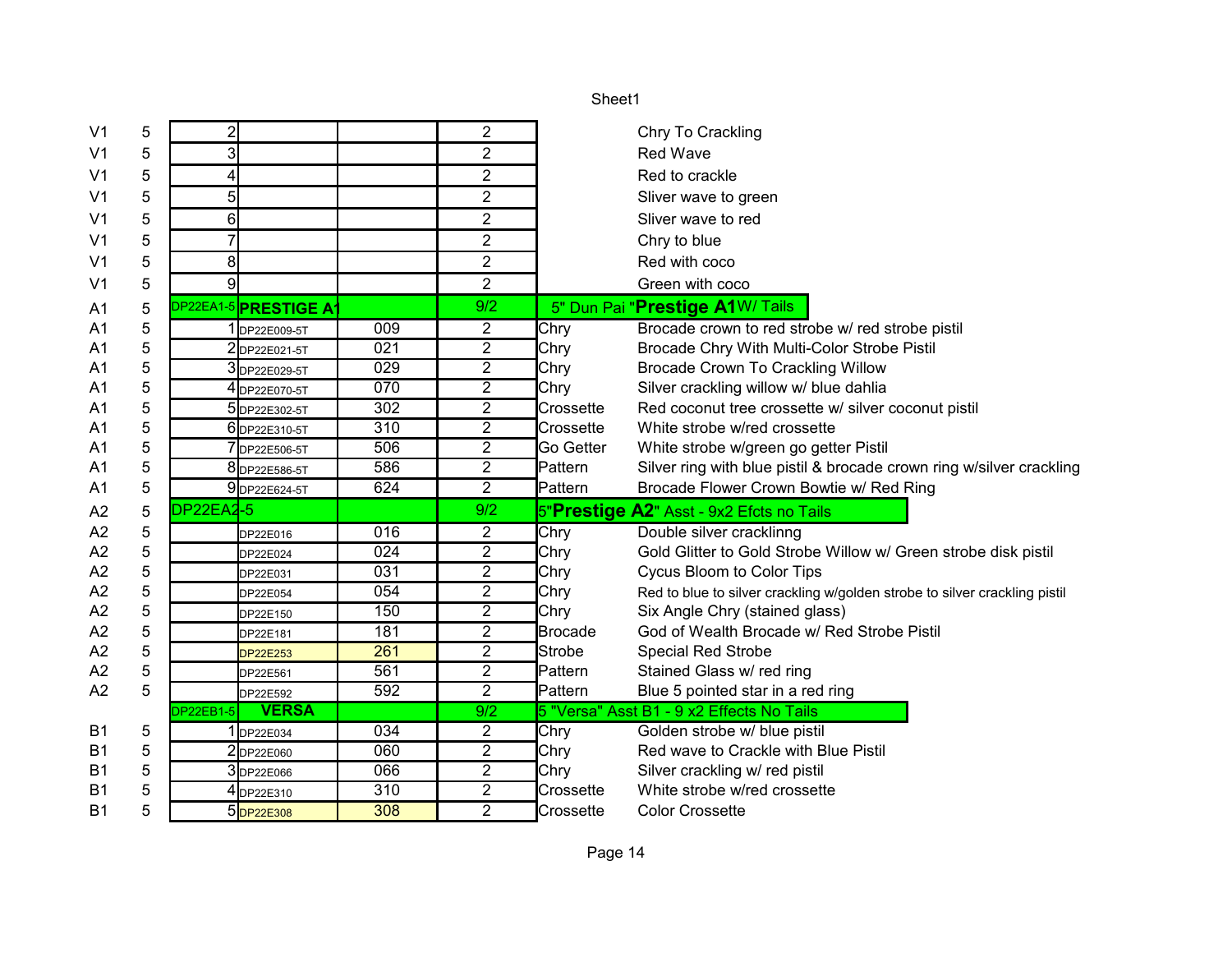| <b>B1</b>      | 5 | 6 DP22E516                  | 516              | 2              | Chry           | GLITTERING SILVER TO RED TO BLUE                     |
|----------------|---|-----------------------------|------------------|----------------|----------------|------------------------------------------------------|
| <b>B1</b>      | 5 | 7DP22E704                   | 704              | $\overline{2}$ | Peony          | Red Peony w/ Coco Palm Pistil                        |
| <b>B1</b>      | 5 | 8DP22E705                   | 705              | $\overline{2}$ | Peony          | <b>LIME GREEN PEONY</b>                              |
| <b>B1</b>      | 5 | 9DP22E855                   | 855              | $\overline{2}$ | Waterfall      | God of Wealth Horsetail w/ red falling leaves pistil |
| B2             | 5 | DP22EB2-5 MATCHING          |                  | 9/2            |                | 5"Matching" Asst B2 - 9 Effects                      |
| B <sub>2</sub> | 5 | 1DP22E083-5T                | 083              | $\overline{2}$ | Chry           | blue chrys with W/Tail                               |
| <b>B2</b>      | 5 | 2DP22E180                   | 180              | $\overline{2}$ | <b>Brocade</b> | brocade                                              |
| B <sub>2</sub> | 5 | 3DP22E794-5T                | 794              | 2              | <b>Brocade</b> | flower wave toW/Tail                                 |
| B <sub>2</sub> | 5 | 4DP22E059                   | 059              | 2              | Chry           | gold light band to white strobe                      |
| B <sub>2</sub> | 5 | 5DP22E199-5T                | 199              | $\overline{2}$ | Willow         | gold willow to IW/Tail                               |
| B <sub>2</sub> | 5 | 6DP22E746                   | 746              | $\overline{2}$ | Peony          | green peony with coconut pistil                      |
| <b>B2</b>      | 5 | 7DP22E061-5T                | 061              | $\overline{2}$ | Chry           | red chrys with W/Tail                                |
| <b>B2</b>      | 5 | 8DP22E750                   | 750              | 2              | Peony          | red to green peony                                   |
| <b>B2</b>      | 5 | 9DP22E755-5T                | 755              | $\overline{2}$ | Strobe         | red to white stW/Tail                                |
| B <sub>3</sub> | 5 | DP22EB3-5<br><b>PERFECT</b> |                  | 9/2            |                | 5"Perfect" Asst B3 - 9 Effects w/Tails               |
| B <sub>3</sub> | 5 | 1 DP22E032-5T               | $\overline{032}$ | 2              | Chry           | Golden strobe to blue w/golden strobe to red pistil  |
| B <sub>3</sub> | 5 | 2DP22E043-5T                | 043              | $\overline{2}$ | Chry           | <b>Blue to Brocade Crown</b>                         |
| B <sub>3</sub> | 5 | 3DP22E071-5T                | 071              | $\overline{2}$ | Chry           | <b>Silver Crackling Willow</b>                       |
| B <sub>3</sub> | 5 | 4 DP22E078-5T               | 078              | $\overline{2}$ | Chry           | Silver wave to blue to white strobe w/ red pistil    |
| B <sub>3</sub> | 5 | 5 DP22E088-5T               | 088              | 2              | Chry           | Silver wave to red to blue w/three-time TIT.salute   |
| B <sub>3</sub> | 5 | 6 DP22E182-5T               | 182              | 2              | Brocade        | God of Wealth Brocade w/ Green Strobe Pistil         |
| B <sub>3</sub> | 5 | 7DP22E255-5T                | 255              | $\overline{2}$ | Strobe         | Varigated Strobe                                     |
| B <sub>3</sub> | 5 | 8 DP22E306-5T               | 306              | 2              | Crossette      | Silver crackling crossette                           |
| B <sub>3</sub> | 5 | 9 DP22E350-5T               | 350              | $\overline{2}$ | Dahlia         | Color dahlia w/TI salute                             |
| <b>B4</b>      | 5 | DP22EB4-5 PATTERN           |                  | 9/2            |                | 5"Pattern B4" 9 effects, 18 Total no Tails           |
| <b>B4</b>      | 5 | 1DP22E626-5                 |                  | 2              |                | 5" Blue Ring w/ Yellow Star                          |
| <b>B4</b>      | 5 | 2DP22E588-5                 |                  | $\overline{2}$ |                | 5" Simle Face with Strobing Eyes                     |
| B4             | 5 | 3DP22E574-5                 |                  | $\overline{2}$ |                | 5 in. Red Heart                                      |
| <b>B4</b>      | 5 | 4 DP22E584-5                |                  | $\overline{2}$ |                | 5 in. Triple Ring                                    |
| <b>B4</b>      | 5 | 5 DP22E555-5                |                  | $\overline{2}$ |                | 5 in. Spiral                                         |
| B4             | 5 | 6 DP22E624-5                |                  | $\overline{2}$ |                | 5" Brocade Flower Crown Bowtie w/ Red Ring           |
| B4             | 5 | 7 DP22E052-5                |                  | $\overline{2}$ |                | 5 in. Red Lucky Clover                               |
| <b>B4</b>      | 5 | 8 DP22E551-5                |                  | $\overline{2}$ |                | 5 in. Blue Sun Flower                                |
| B4             | 5 | 9DP22E614-5                 |                  | $\overline{2}$ |                | 5 in. Rainbow                                        |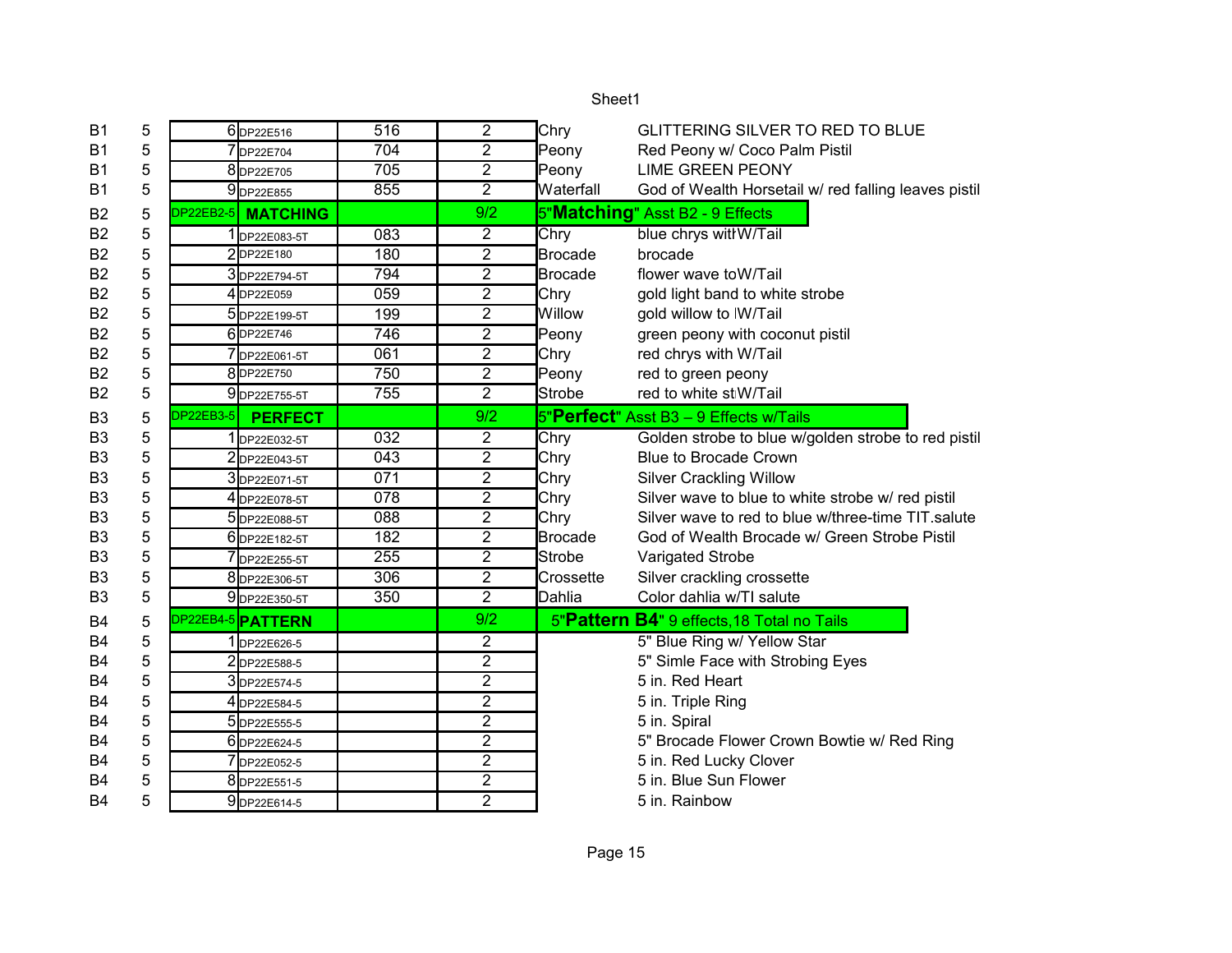|                |   |                  |                               |     |                | Sheet1                                                                                       |
|----------------|---|------------------|-------------------------------|-----|----------------|----------------------------------------------------------------------------------------------|
| V <sub>1</sub> | 6 | <b>DP22EV1-6</b> | <b>VALUE</b>                  |     | 9/1            | 6" Dun Pai "Value V1" ANo Tails                                                              |
| V <sub>1</sub> | 6 |                  |                               |     | 1              | Willow to color                                                                              |
| V <sub>1</sub> | 6 |                  | 2DP22E750                     |     | $\overline{1}$ | red to green peony                                                                           |
| V <sub>1</sub> | 6 |                  | 3DP22E746                     |     | $\mathbf{1}$   | green peony with coconut pistil                                                              |
| V <sub>1</sub> | 6 |                  | 4 DP22E061                    |     | $\overline{1}$ | red chrys with coconut pistil                                                                |
| V <sub>1</sub> | 6 |                  | 5 DP22E083                    |     | 1              | blue chrys with red pistil                                                                   |
| V <sub>1</sub> | 6 | 6                |                               |     | 1              | Red Chry                                                                                     |
| V <sub>1</sub> | 6 |                  |                               |     | $\mathbf{1}$   | Red to crackling                                                                             |
| V <sub>1</sub> | 6 |                  | 8DP22E043                     |     | 1              | <b>Blue to Brocade Crown</b>                                                                 |
| V <sub>1</sub> | 6 |                  | 9DP22E047                     |     | $\mathbf{1}$   | Green Palm                                                                                   |
| A <sub>1</sub> | 6 |                  | DP22EA1-6 <b>PRESTIGE A</b> 1 |     | 9/1            | 6" Dun Pai "Prestige A1W/ Tails                                                              |
| A <sub>1</sub> | 6 |                  | 1 DP22E054-6T                 | 054 | 1              | Chry<br>Red to blue to silver crackling w/golden strobe to silver crackling pistil           |
| A <sub>1</sub> | 6 |                  | 2DP22E175-6T                  | 175 | $\mathbf{1}$   | <b>Brocade</b><br>Gold Orido Nishiki to Red Strobe w/ Red Strobe Pistil                      |
| A1             | 6 |                  | 3DP22E182-6T                  | 182 | $\mathbf{1}$   | <b>Brocade</b><br>God of Wealth Brocade w/ Green Strobe Pistil                               |
| A1             | 6 |                  | 4 DP22E300-6T                 | 300 | $\mathbf{1}$   | Crossette<br>blue peony w/ golden strobe crossette                                           |
| A <sub>1</sub> | 6 |                  | 5 DP22E544-6T                 | 544 | $\mathbf{1}$   | Pattern<br>Silver Wave to Blue Ring with Red Pistil                                          |
| A <sub>1</sub> | 6 |                  | 6 DP22E561-6T                 | 561 | $\mathbf{1}$   | Pattern<br>Stained Glass w/ red ring                                                         |
| A1             | 6 |                  | DP22E622-6T                   | 622 | $\overline{1}$ | Pattern<br>Green peony with red ring, to Special Red Strobe Ring                             |
| A <sub>1</sub> | 6 |                  | 8 DP22E814-6T                 | 814 | $\mathbf{1}$   | Shell of Shells Blue Chry to Thousands of white strobe                                       |
| A <sub>1</sub> | 6 |                  | 9DP22E071-6T                  | 071 | $\mathbf{1}$   | Chry<br><b>Silver Crackling Willow</b>                                                       |
| A2             | 6 |                  | DP22EA2-6 <b>PRESTIGE A2</b>  |     | 9/1            | 6"Prestige A2" Asst - 9 Effects No Tails                                                     |
| A <sub>2</sub> | 6 |                  | 1 DP22E009                    | 009 | 1              | Brocade crown to red strobe w/ red strobe pistil<br>Chry                                     |
| A2             | 6 |                  | 2DP22E026                     | 026 | $\mathbf{1}$   | Chry<br>Gold strobe w/red small flower                                                       |
| A2             | 6 |                  | 3DP22E033                     | 033 | $\mathbf{1}$   | Chry<br>Silver wave to red to Chry crackle with green to chry crackle to chry crackle pistil |
| A2             | 6 |                  | 4 DP22E050                    | 050 | $\mathbf{1}$   | Chry<br>Red gamboge to blue to red to white strobe w/blue small flower                       |
| A2             | 6 |                  | 5DP22E174                     | 174 | 1              | Brocade<br>Platinum Orido Nishiki w/ Green Pistil                                            |
| A2             | 6 |                  | 6DP22E253                     | 261 | 1              | Strobe<br><b>Special Red Strobe</b>                                                          |
| A2             | 6 |                  | 7 DP22E560                    | 560 | $\mathbf{1}$   | Pattern<br>Pattern - Stained Glass with gold strobe pistil                                   |
| A2             | 6 |                  | 8DP22E700                     | 700 | $\mathbf{1}$   | Blue inner and outer petals to red peony<br>Peony                                            |
| A2             | 6 |                  | 9 DP22E624-6                  |     | $\mathbf{1}$   | 6" Brocade Flower Crown Bowtie w/ Red Ring<br>Peony                                          |
| <b>B1</b>      | 6 | DP22EB1-6        | <b>VERSA</b>                  |     | 9/1            | 6"Versa" Asst B1 - 10 Effects No Tails                                                       |
| B <sub>1</sub> | 6 |                  | DP22E011                      | 011 | 1              | Red To Delayed Crackle 菊花银<br>Chry                                                           |
| <b>B1</b>      | 6 |                  | 2DP22E013                     | 013 | 1              | Diadem Chrys to varigated strobe<br>Chry                                                     |
| <b>B1</b>      | 6 |                  | 3DP22E016                     | 016 | $\mathbf 1$    | Chry<br>Double silver cracklinng                                                             |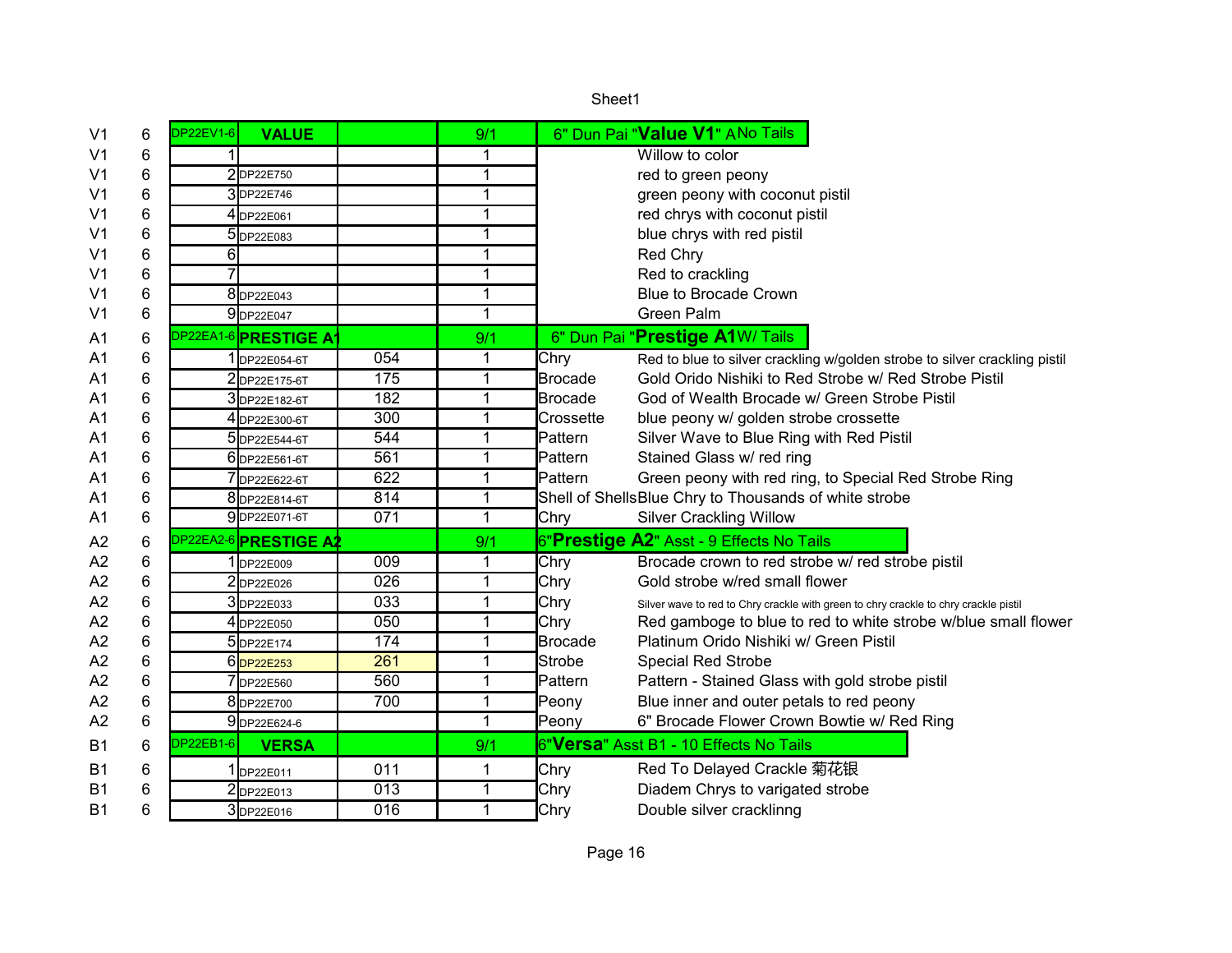| B <sub>1</sub>  | 6              |                | 4 DP22E071                   | 071              | 1              | Chry           | <b>Silver Crackling Willow</b>                                                             |
|-----------------|----------------|----------------|------------------------------|------------------|----------------|----------------|--------------------------------------------------------------------------------------------|
| <b>B1</b>       | 6              |                | 5 DP22E076                   | $\overline{076}$ | $\mathbf 1$    | Chry           | Silver wave to blue to white strobe w/ red pistil                                          |
| <b>B1</b>       | 6              |                | 6 DP22E086                   | 086              | $\mathbf{1}$   | Chry           | Silver wave to red to blue w/silver wave to blue pistil                                    |
| B <sub>1</sub>  | 6              |                | DP22E151                     | 151              | $\mathbf 1$    | Chry           | Brocade Crown to green                                                                     |
| B <sub>1</sub>  | 6              |                | 8 DP22E556                   | 556              | $\mathbf{1}$   | Pattern        | Half red half blue w/ silver pistil                                                        |
| <b>B1</b>       | 6              |                | 9DP22E701                    | 701              | $\mathbf 1$    | Peony          | RED/WHITE/BLUE PEONY                                                                       |
| <b>B1</b>       | $6\phantom{1}$ |                | 10 DP22E732                  | 732              | $\overline{1}$ | Peony          | <b>Red Dark Red</b>                                                                        |
| B <sub>2</sub>  | 6              | DP22EB2-6      | <b>MATCHING</b>              |                  | 9/1            |                | 6"Matching" Asst B2 - 10 Effects                                                           |
| B <sub>2</sub>  | 6              |                | 1DP22E047-6T                 | 047              | 1              | Chry           | blue palm<br>W/Tail                                                                        |
| <b>B2</b>       | 6              |                | 2DP22E703                    | 703              | 1              | Peony          | blue peony with coconut pistil                                                             |
| <b>B2</b>       | 6              |                | 3DP22E095-6T                 | 095              | $\mathbf 1$    | Chry           | Red to crackleW/Tail                                                                       |
| B <sub>2</sub>  | 6              |                | 4DP22E183                    | 183              | 1              | <b>Brocade</b> | god of wealth brocade to green                                                             |
| <b>B2</b>       | 6              |                | 5DP22E047-6T                 | 047G             | $\mathbf{1}$   | Chry           | W/Tail<br>green palm                                                                       |
| <b>B2</b>       | 6              |                | <b>DP22E625</b>              | 625              | $\mathbf{1}$   | Pattern        | jelly fish                                                                                 |
| <b>B2</b>       | 6              |                | 6DP22E308-6T                 | 308              | $\mathbf{1}$   | Crossette      | red and green W/Tail                                                                       |
| B <sub>2</sub>  | 6              |                | 7DP22ET755                   | 755              | $\mathbf{1}$   | Strobe         | red to white strobe                                                                        |
| <b>B2</b>       | 6              |                | 8DP22E797B-6T                | 797B             | $\mathbf 1$    | Chry           | silver wave to W/Tail                                                                      |
| B <sub>2</sub>  | 6              |                | 9DP22E802                    | 802              | $\overline{1}$ |                | Shell of Shellsthousand colors                                                             |
| B <sub>3</sub>  | 6              | DP22EB3-6      | <b>PERFECT</b>               |                  | 10/1           |                | 6"Perfect" Asst B3 - 10 Effects with tails                                                 |
| B <sub>3</sub>  | 6              |                | 1DP22E006-6T                 | 006              | 1              | Chry           | Brocade crown to red & green w/golden strobe pistil                                        |
| B <sub>3</sub>  | 6              |                | 2DP22E016-6T                 | 016              | 1              | Chry           | Double silver cracklinng                                                                   |
| B <sub>3</sub>  | 6              |                | 3DP22E034-6T                 | 034              | $\mathbf 1$    | Chry           | Golden strobe w/ blue pistil                                                               |
| B <sub>3</sub>  | 6              |                | 4DP22E039-6T                 | 039              | $\mathbf 1$    | Chry           | Gold Willow to Varigated                                                                   |
| B <sub>3</sub>  | 6              |                | 5DP22E060-6T                 | 060              | $\mathbf 1$    | Chry           | Red wave to Crackle with Blue Pistil                                                       |
| B <sub>3</sub>  | 6              |                | 6DP22E098-6T                 | 098              | 1              | Chry           | White strobe willow to crackle, with strobe to crackle pistil                              |
| B <sub>3</sub>  | 6              |                | 7DP22E116-6T                 | 116              | $\mathbf{1}$   | Chry           | Red Chry to Thousands of silver rings                                                      |
| B <sub>3</sub>  | 6              |                | 8DP22E118-6T                 | 118              | $\mathbf{1}$   | Chry           | Silver Ring to TI salutes                                                                  |
| B <sub>3</sub>  | 6              |                | 9DP22E599-6T                 | 599              | $\overline{1}$ | Pattern        | Red ring w/ vaW/ Tails                                                                     |
| B <sub>3</sub>  | 6              |                | 9DP22E855-6T                 | 855              | $\mathbf{1}$   | Waterfall      | God of Wealth W/ Tails                                                                     |
| A <sub>1</sub>  | 8              |                | DP22EA1-8T <b>PRESTIGE A</b> |                  | 6/1            |                | 8"Prestige A1" Asst - 6 efcts w/T                                                          |
| $\overline{A1}$ | 8              |                |                              |                  | 1              | Chry           | 8"brocade changing to red strobe with red strobe pistil                                    |
| $\overline{A1}$ | 8              | $\overline{c}$ |                              |                  | 1              |                | 8" Flower wave changing to red w/ purple changing to Chry crackle (delayed crackle) pistil |
| $\overline{A1}$ | 8              | $\overline{3}$ |                              |                  | $\mathbf 1$    |                | 8"lemon dahlia with green strobe pistil                                                    |
| $\overline{A1}$ | 8              | $\overline{4}$ |                              |                  | 1              |                | 8"red peony changing to white strobe with white strobe pistil                              |